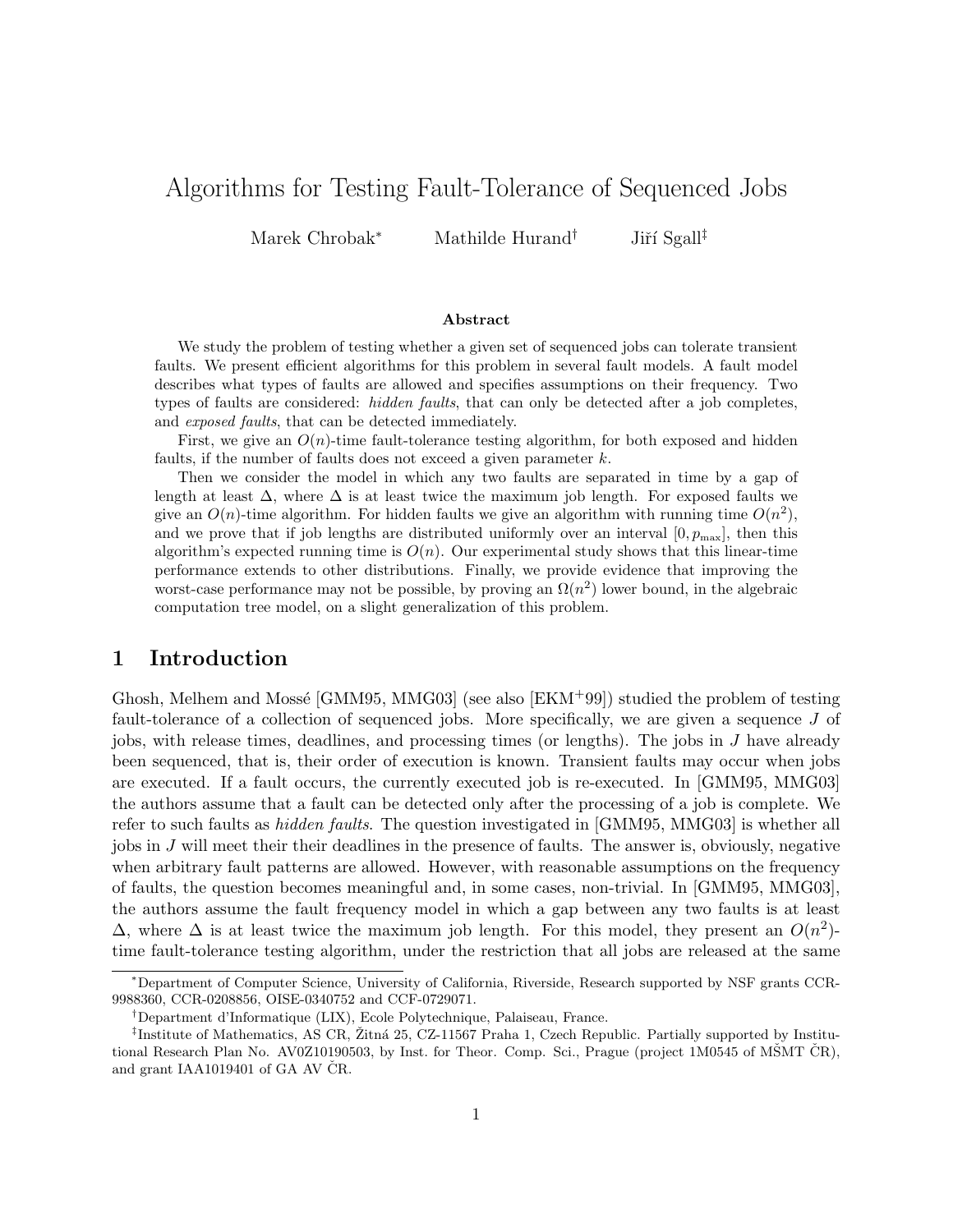time. In addition, they also propose a linear-time heuristic for this problem. The authors also extend this linear-time heuristic to jobs with arbitrary release times, and discuss its applications and experimental results.

A different fault frequency model, in which the number of faults is bounded by some constant k, has been suggested by Liberato, Melhem and Mossé [LMM00]. For this model, the authors give a  $O(n^2k)$ -time dynamic programming algorithm for testing fault-tolerance, if jobs are ordered according to EDF and preemption is allowed.

Testing for fault-tolerance and enhancing schedules to improve their fault-tolerance are significant issues in real-time systems with hard deadlines, where missing a deadline by a job may result in a malfunction of the whole system. Although scheduling approaches as those discussed above can only guarantee limited fault-tolerance, they still provide useful tools. A system designer can choose a fault-tolerance model most appropriate for its application, and determine the expected level of its fault tolerance (say, the value of  $\Delta$  or k, in the models discussed above). Alternatively, one can use the desired value of  $\Delta$  or k to determine either the maximum load conditions or the hardware requirements needed to meet these fault-tolerance goals. The experiments reported in [GMM95] show that, in fact, even if the faults do not strictly match the model, the task loss is minimal. We refer the reader to [GMM95, MMG03] for more background on this problem and discussion of its practical aspects. See also Section 7 for a brief discussion of more general models.

Our results. In this paper, the jobs are already ordered (as in the previous work), and preemption is not allowed. We consider both fault frequency models from [GMM95, MMG03, LMM00] in this paper. In addition to the hidden faults, we also consider another type of faults that we call exposed. Unlike hidden faults, exposed faults can be detected immediately, and the running job can be restarted from scratch at the time when a fault occurs.

First, we discuss the issue of scheduling. A *schedule* assigns to each job its planned start time, that is the time when the job would be started if the previous jobs are not delayed due to faults. The greedy schedule starts each job either at its release time or at the completion time of the previous job, whichever comes later. In the exposed-fault model, it is not difficult to see that it is sufficient to consider only greedy schedules. For hidden faults, however, there are fault patterns for which it is beneficial, in some situations, to delay execution of a job and stay idle for some time. In Section 3 we prove that this cannot happen if the set of all possible fault sequences satisfies the following sparsifiability property: if a certain fault sequence can occur, then any sparser sequence can occur as well (see Section 2 for precise definitions). This is a very natural restriction on potential fault sequences and all the fault frequency models we consider are sparsifiable. Thus throughout the paper we can restrict our attention to greedy schedules only.

We then propose a number of fault-tolerance testing algorithms. Our first algorithm is for the fault frequency model  $NUM_k$ , where the number of faults is bounded by k. This algorithm runs in time  $O(n)$  (for both fault types), independent of k. In [Ayd04] the fault model from [LMM00] is extended so that a reexecution of a job could take time different from its processing time. Our algorithm can be adapted to handle a similar case as well.

Then we consider the fault frequency model  $\mathsf{GAP}_{\Delta}$ , introduced in [GMM95, MMG03], in which any two consecutive faults are separated by a gap at least  $\Delta$ . As in [GMM95, MMG03], we assume that  $\Delta$  is at least twice the maximum processing time. (Thus each job can fail at most once.) For exposed faults, we give an algorithm that runs in time  $O(n)$ .

The case of hidden faults in the GAP<sub>△</sub> model is more difficult. Here, we present an algorithm with running time  $O(n^2)$ . Our algorithm applies to jobs with arbitrary release times, generalizing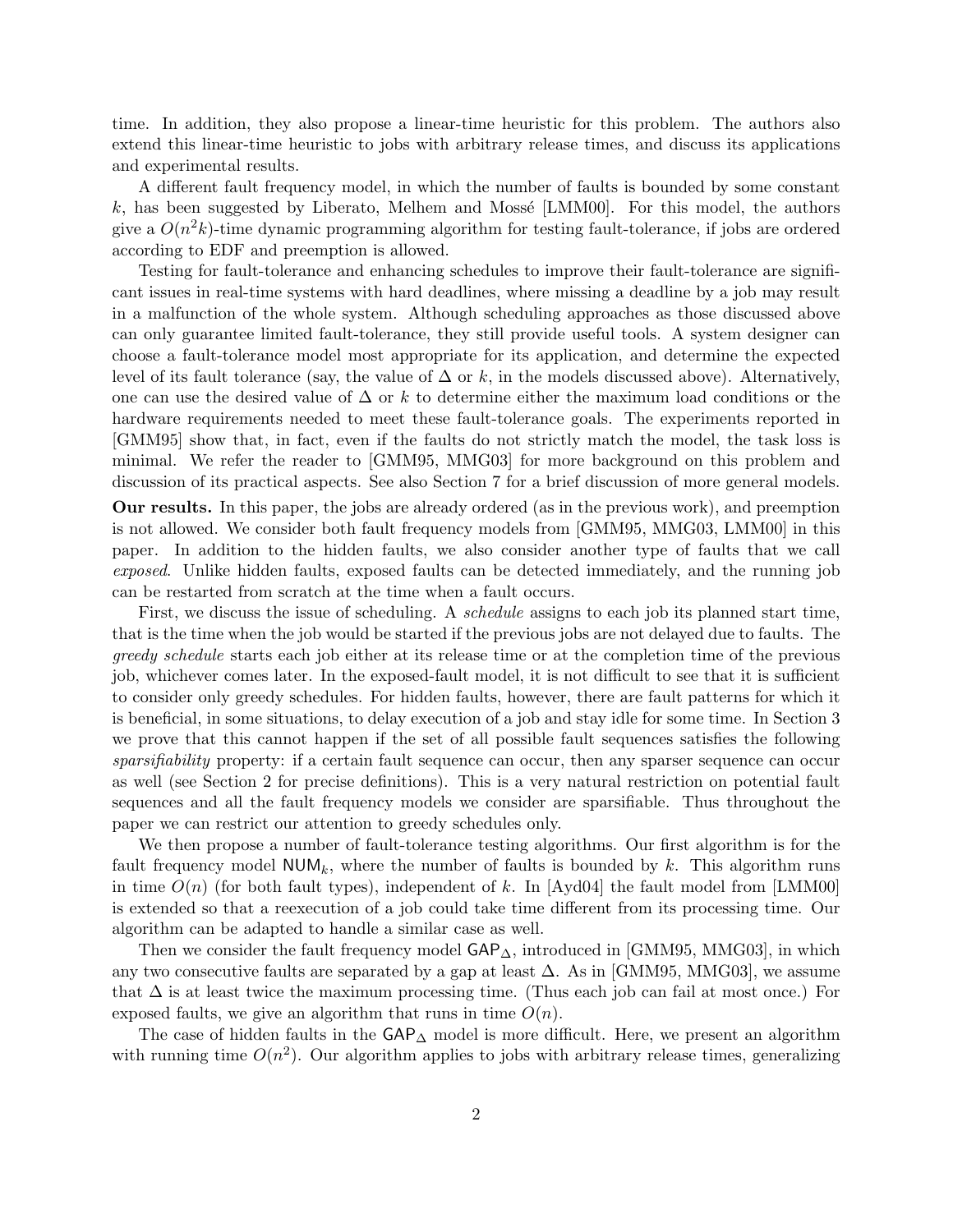the work from [GMM95, MMG03]. We further show that if job lengths are distributed uniformly then the running time of this algorithm is  $O(n)$  with high probability. (And thus its expected running time is  $O(n)$  as well.) This result is in fact much more general, as it holds for all probability distributions in which certain sub-intervals of  $[0, \Delta/2]$  have non-zero probability. (See Section 6.2.) We also include the results of an experimental study that confirms our analysis.

Whether the worst-case running time can be improved remains an open question. However, we provide evidence that such an improvement is unlikely, by showing that a slight generalization of this problem cannot be solved faster than in time  $\Omega(n^2)$  in the algebraic computation tree model.

All our algorithms are very simple, efficient, and easy to implement. The basic idea behind all these algorithms is similar: For each fault model we first show that one needs to consider only some specific "cruel" fault patterns. With this restriction, using dynamic programming, we design an algorithm that for each job computes its latest completion time on faults that are "cruel" for this model. Comparing these completion times with the deadlines, we determine whether the given set of jobs is fault-tolerant.

Other related work. Substantial work has been done on fault tolerant scheduling in multiprocessor systems. For example, Liberato et al. [LLMM99] study scheduling of periodic preemptive real-time jobs in the presence of transient faults. A different model, with processor faults and nonperiodic and non-preemptive tasks was investigated by Manimaran and Siva Ram Murthy [MM98]. Pruhs and Kalyanasundaram [KP97] study fault-tolerant scheduling from the perspective of competitive analysis. (See [LLMM99, MM98, QHJ+00, QJS02, GKS04, KP97] and references therein for other work on this and related topics.)

# 2 Terminology and Notation

**Jobs and Schedules.** By J we denote the sequence of n jobs on input. Jobs are identified by integers 1, 2, ..., n. Each job j is specified by a triple  $(r_i, d_i, p_i)$ , where  $r_i$  is its release time,  $d_i$  is its deadline, and  $p_j$  is its processing time. Without loss of generality, we assume that  $0 \le r_j$  $r_j + p_j \le d_j$  for all j. By  $p_{\text{max}} = \max_j p_j$  we denote the maximum processing time.

A schedule of J is any sequence  $s = (s_1, \ldots, s_n)$ , such that  $s_j \geq r_j$  for all j, and  $s_{j+1} \geq s_j + p_j$ for  $j < n$ . We refer to  $s_j$  as the scheduled start time of job j.

Without loss of generality, throughout the paper, we assume that  $r_{j+1} \geq r_j + p_j$  for all  $j < n$ . For any set of jobs  $J$  we can easily modify, in linear time, the release times in  $J$  to satisfy this property, without affecting job completion times for any schedule of this sequence of jobs. (Recall that the order of jobs is already fixed in advance.) The greedy schedule for  $J$  is then defined simply by  $s_j = r_j$ , for all j.

Faults. Each fault is specified by a real number, namely the time of the fault. Fault sequences (or patterns) are denoted by letters  $f, g, h$ . We assume that the faults in these sequences are listed in increasing order, that is if  $f = (f_1, f_2, \ldots, f_m)$  then  $f_1 < f_2 < \ldots < f_m$ . By |f| we denote the length of sequence f. (We allow infinite sequences as well, in which case  $|f| = \infty$ .)

A fault frequency model is a set F of potential fault sequences. F is called sparsifiable if for all  $f \in F$ , any  $1 \le a \le b \le |f|$ , and any fault sequence g with  $|g| = b-a+1$ , if  $f_{a+i-1}-f_{a+i-2} \le g_i-g_{i-1}$ for  $i = 2, ..., b - a + 1$ , then  $g \in F$  as well. Intuitively, this means that any sequence "sparser" than a segment of a sequence in  $F$  is also in  $F$ .

The two particular fault frequency models we consider are: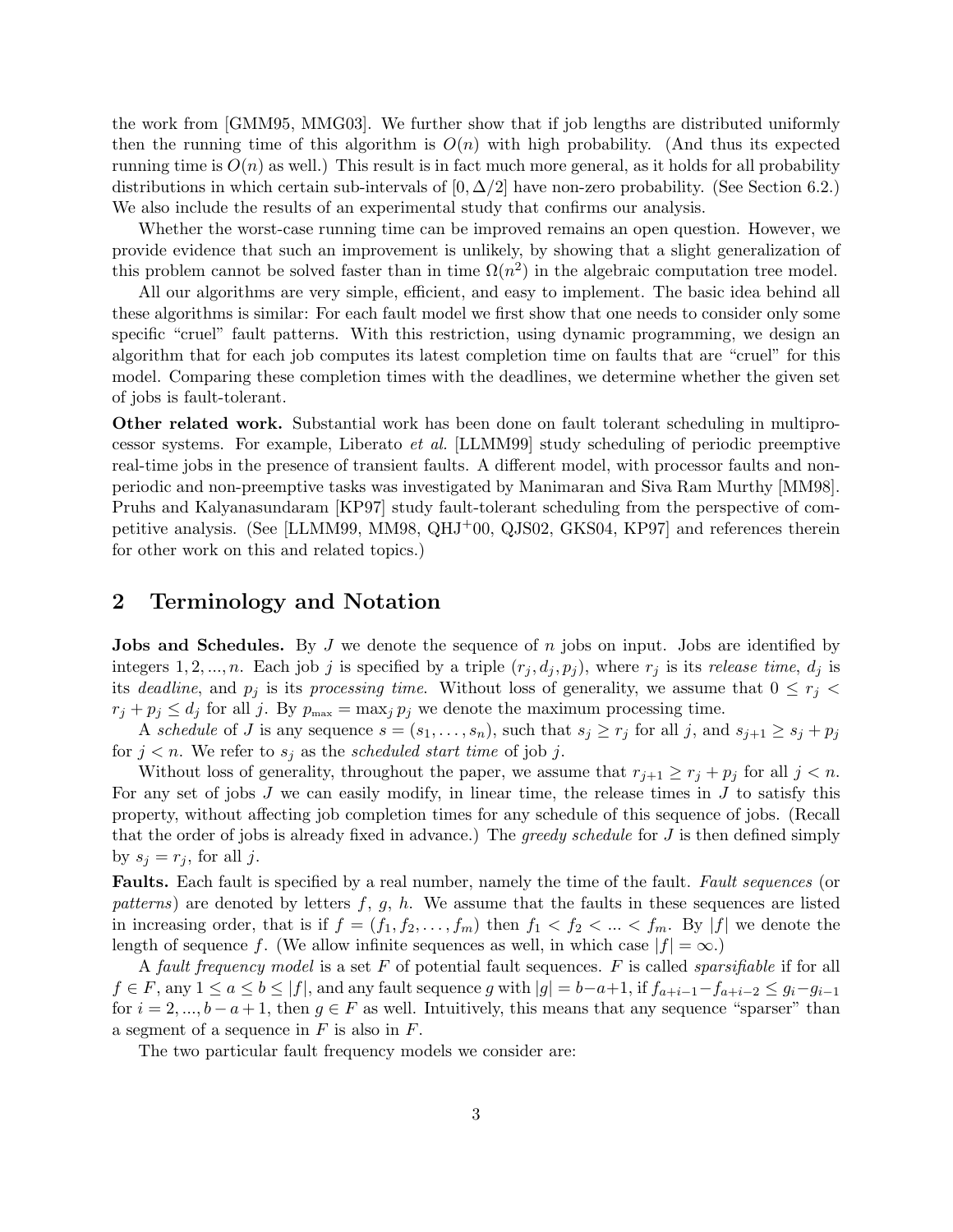$\mathsf{GAP}_{\Delta}$ : The set of all sequences f in which  $f_i - f_{i-1} \geq \Delta$  for each i, and

NUM<sub>k</sub>: The set of all sequences f with at most k faults.

Both models are easily seen to be sparsifiable. As we show later in the paper, for sparsifiable models, we can restrict ourselves to studying only greedy schedules.

Completion times. Next, we explain how execution of a job is affected when a fault occurs. This depends on the type of faults under consideration.

Fix a sequence of n jobs J and a fault model F. By  $S_j(s, f)$  and  $C_j(s, f)$  we denote the start time and completion time of job  $j$ , if we execute the jobs according to schedule  $s$  and the fault sequence is f. Informally,  $S_i(s, f)$  is either  $s_j$  or the completion time of job j – 1, whichever is greater. If no fault occurs between  $S_i(s, f)$  and  $S_i(s, f) + p_i$ , then  $C_i(s, f)$  equals  $S_i(s, f) + p_i$ . If a fault occurs in this interval, j will need to be reexecuted, starting either at the fault time or at  $S_i(s, f) + p_i$ , depending on whether we consider exposed or hidden faults. The completion time is the time when  $j$  has been fully processed without faults.

We now give a rigorous definition. Initially, set  $S_1(s, f) = s_1$ . Then, for  $j = 1, ..., n$ , assume that  $S_j(s, f)$  has been defined, and proceed as follows:

- (C) The completion time  $C_j(s, f)$  depends on the fault type:
	- (CE) For exposed-faults,  $C_j(s, f)$  is the smallest  $\tau \geq S_j(s, f) + p_j$  such that  $f \cap (\tau p_j, \tau] = \emptyset$ , that is, the interval  $(\tau - p_j, \tau]$  contains no faults.
	- (CH) For hidden-faults,  $C_j(s, f)$  is the smallest  $\tau \geq S_j(s, f) + p_j$  such that  $f \cap (\tau p_j, \tau] = \emptyset$ and  $\tau - S_i(s, f)$  is an integer multiple of  $p_i$ .
- (S) If  $j < n$ , then the start time of job  $j + 1$  is  $S_{j+1}(s, f) = \max\{s_{j+1}, C_j(s, f)\}.$

For the sake of brevity, as in the definition above, we sometimes treat  $f$  as a set of real numbers (fault times), so that we can apply to it set-theoretic operations.

In (CE) and (CH), if such  $\tau$  does not exist, job j (and all subsequent jobs) never complete. Note that in the case of a "tie", when a fault occurs exactly at a time when some job  $j$  completes its execution and job  $j + 1$  is about to start, we assume that the fault affects job j but not  $j + 1$ . (All the results remain valid if we assumed that  $j + 1$  is affected instead of j, or even if the choice of the affected job was arbitrary.)

By  $C_i(s, F)$  we denote the maximum completion time of a job j if the faults are from F, that is  $C_j(s, F) = \max_{f \in F} C_j(s, f)$ . Throughout the paper, we will simplify notation by omitting the arguments that are understood from context, for example  $S_j(s)$ ,  $C_j(F)$ ,  $C_j$ , etc.

For either fault type, exposed or hidden, a schedule s of  $J$  is called  $F$ -tolerant, if each job completes by its deadline, that is  $C_j(s, F) \leq d_j$  for all j. All algorithms we present will actually compute, for all j, the maximum completion times  $C_j(s, F)$ . Testing fault-tolerance, that is, whether  $C_j(s, F) \leq d_j$  for all j, can then be done trivially in linear time.

#### 3 Fault Tolerance and Greedy Schedules

In this section we show that we can restrict ourselves to greedy schedules only. For two schedules s, t, we write  $s \prec t$  if  $s_i \leq t_i$  for all i.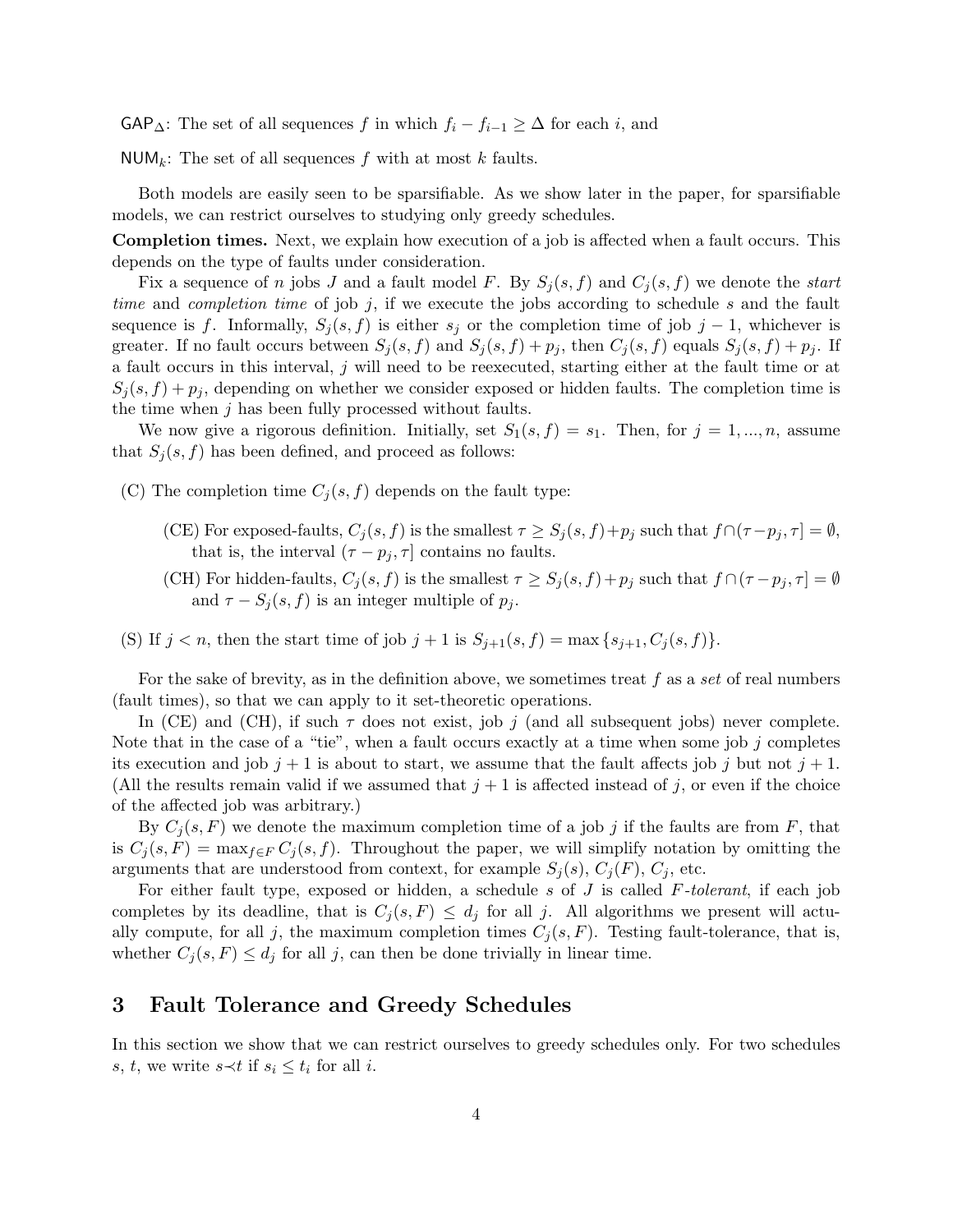Recall that the job sequence is given and we cannot reorder the jobs. It is quite intuitive that attempting to execute each job as soon as possible in the given order should yield the most fault-tolerant schedule. We prove this in the two lemmas below.

**Lemma 1.** For exposed faults, for any fault frequency model  $F$ , if  $J$  has any  $F$ -tolerant schedule then the greedy schedule for J is F-tolerant.

*Proof.* Fix any fault sequence f and schedules s, t such that  $s \prec t$ . It is enough to show the following claim:

(\*)  $C_j(s, f) \leq C_j(t, f)$  for all j.

Indeed, if (∗) holds, to get the lemma we take s to be the greedy schedule. If J has any F-tolerant schedule t, then  $s \prec t$ , and thus (\*) implies that the greedy schedule is F-tolerant as well.

We show inequality (\*) by induction on j. For  $j = 0$ , define artificially  $C_0(s, f) = C_0(t, f) = 0$ , and the claim holds trivially.

Suppose that  $j \geq 1$  and  $C_{j-1}(s, f) \leq C_{j-1}(t, f)$ . Then  $\tau = C_j(t, f)$  satisfies  $f \cap (\tau - p_j, \tau] = \emptyset$ and  $\tau \geq S_j(t, f) + p_j = \max\{t_j, C_{j-1}(t, f)\} + p_j \geq \max\{s_j, C_{j-1}(s, f)\} + p_j = S_j(s, f) + p_j$ . Thus  $C_j(s, f) \leq C_j(t, f)$  as well.  $\Box$ 

Lemma 1 does not hold for hidden faults. For hidden faults, it is possible that  $J$  has an F-tolerant schedule even though the greedy schedule is not F-tolerant. For example, take  $J =$  $\{(r_1, d_1, p_1) = (0, 5, 3)\}\$ (just one job) and  $F = \{(1)\}\$ , one fault sequence with a single fault at time 1. Schedule  $s = (2)$  is F-tolerant, but the greedy schedule  $s = (0)$  is not. However, we show that a lemma analogous to Lemma 1 holds for hidden faults if we assume that  $F$  is sparsifiable.

**Lemma 2.** For hidden faults, for any sparsifiable fault frequency model F, if J has any F-tolerant schedule then the greedy schedule for J is F-tolerant.

Proof. The proof is a little harder than that of Lemma 1, although the general idea is similar. Fix any fault sequence f and schedules s, t such that  $s \prec t$ . It is enough to show the following claim:

(\*) For any  $b \in J$  and  $f \in F$  there is  $g \in F$  such that  $C_b(s, f) \leq C_b(t, g)$ .

That (∗) is sufficient to prove the lemma should be quite obvious: Take s to be the greedy schedule. If t is any F-tolerant schedule, then  $s \prec t$ , and thus (\*) implies that the greedy schedule is F-tolerant as well.

It is sufficient to prove  $(*)$  for the special case where s and t differ in just one start time, say  $t_m = s_m + \epsilon$ , for some  $\epsilon > 0$ , and  $t_j = s_j$  for  $j \neq m$ . For otherwise, if s≺t are arbitrary, we can define schedules  $s = s^0 \lt s^1 \lt \ldots \lt s^l = t$ , where each two consecutive schedules  $s^q$ ,  $s^{q+1}$  differ on only one start time. If (\*) holds for any pair of consecutive schedules  $s' = s^q$ ,  $t' = s^{q+1}$ , then it holds for s, t as well.

Without loss of generality,  $C_b(s, f) < \infty$ . Fix b, and pick the largest  $a \leq b$  such that  $S_a(s, f)$  $s_a$ . Thus jobs  $a, a + 1, \ldots, b$  execute back-to-back, some possibly several times. Without loss of generality we can assume that all faults in f occur in  $(s_a, C_b(s, f))$ , since we can remove other faults without changing the value of  $C_b(s, f)$ . (Note that removing faults at the beginning or end of f creates a fault sequence that is still in  $F$ .) We choose g depending on the value of m. There are three cases to consider.

Case 1:  $m > b$ . This is the easiest case, since here we can simply take  $g = f$ . The execution of jobs 1, 2, ..., b is the same in f and g, so  $C_b(s, f) = C_b(t, g)$ .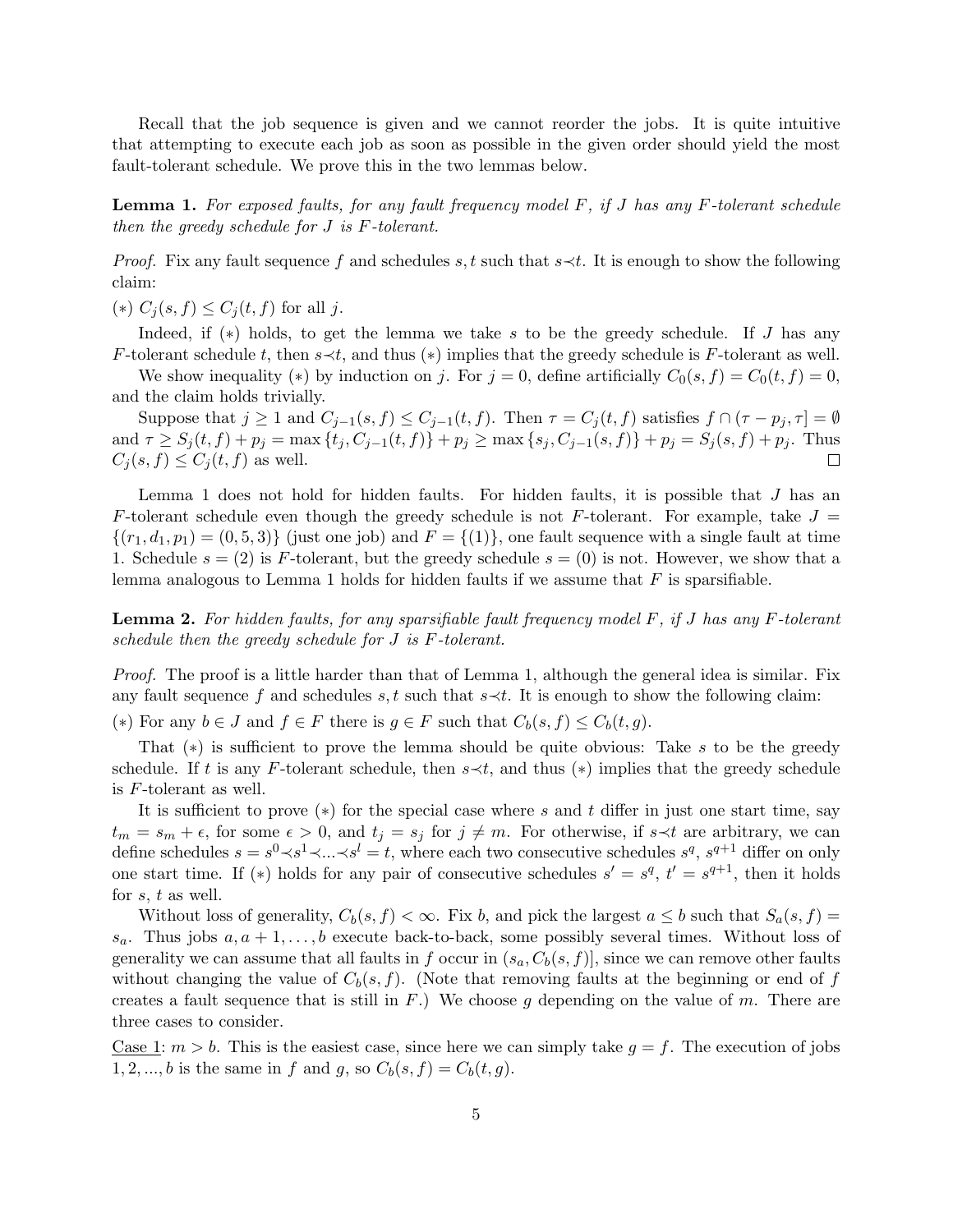<u>Case 2</u>:  $a \leq m \leq b$ . Let  $\epsilon' = \max\{t_m - C_{m-1}(s, f), 0\}$  be the amount of time by which m will be delayed if we change its start time from  $s_m$  to  $t_m$ . Define  $g_i = f_i$  for all  $f_i \leq S_m(s, f)$  and  $g_i = f_i + \epsilon'$  for all  $f_i > S_m(s, f)$ . Since F is sparsifiable,  $g \in F$ , and in g each fault will hit the same job as in f. Therefore  $C_b(s, f) \leq C_b(t, g)$ , and we are done.

Case 3:  $m < a$ . Recall that, according to our assumption, no fault occurs before  $S_a(s, f)$ . Denote by  $\theta = \sum_{j=m+1}^{a} \max\{s_j - C_{j-1}(s, f), 0\}$  the total idle time between  $C_m(s, f)$  and  $s_a$ . We have two sub-cases.

If  $\epsilon \leq \theta$ , then increasing  $s_m$  to  $t_m$  will not change the start time of job a, and therefore we can simply take  $g = f$ .

In the other case, when  $\epsilon > \theta$ , the jobs  $a, a + 1, ..., b$  will be started earlier by  $\epsilon' = \epsilon - \theta$ . We take  $g_i = f_i + \epsilon'$  for all i. Then  $g \in F$  and (similarly to Case 2), each fault will hit the same job as as in f. Therefore  $(*)$  holds in this case as well.  $\Box$ 

The following lemma follows almost directly from the definitions:

Lemma 3. Both fault frequency models NUM<sub>k</sub> and  $\mathsf{GAP}_{\Delta}$  are sparsifiable.

*Proof.* Consider first NUM<sub>k</sub>. The definition of sparsifiability requires that for any  $f \in \text{NUM}_k$ , any sequence g not longer than f and sparser than a segment of f of length |g| is also in  $\text{NUM}_k$ . Since  $\text{NUM}_k$  contains all sequences with at most k faults, this condition is satisfied vacuously.

For  $\mathsf{GAP}_{\Delta}$ , the proof is equally simple: Suppose that  $f \in \mathsf{GAP}_{\Delta}$  and let g be any sequence with  $|g| = b-a+1$ , where  $1 \le a \le b \le |f|$ , that satisfies  $f_{a+i-1}-f_{a+i-2} \le g_i-g_{i-1}$  for  $i=2,...,b-a+1$ . Since  $f_{a+i-1} - f_{a+i-2} \ge \Delta$  for all  $i = 2, ..., b - a + 1$ , we get  $g_i - g_{i-1} \ge \Delta$  as well, implying that  $g \in \mathsf{GAP}_{\Delta}$ .  $\Box$ 

From the lemmas above, throughout the rest of the paper we can assume that the jobs are scheduled greedily, and we will use notation  $S_j(f)$ ,  $C_j(f)$ , etc., for the start time and completion time in the greedy schedule. Also, we will say that a job sequence  $J$  is  $F\text{-}tolerant$  if the greedy schedule for  $J$  is  $F$ -tolerant.

#### 4 Sequences with at Most k Faults

In this section we give a linear-time algorithm for testing fault tolerance when  $F = \text{NUM}_k$ , that is,  $F$  consists of all sequences with at most k faults, where k is a given parameter. By the results from the previous section, we can assume that the jobs are scheduled according to the greedy schedule. The general idea of the algorithm is that in the worst case all faults will affect just one "critical" job.

**Lemma 4.** For both exposed and hidden faults, for each  $b \in J$  and  $f \in NUM_k$ , there is  $g \in NUM_k$ that causes one job in J to execute  $k+1$  times, and for which  $C_b(g) \geq C_b(f)$ . In addition, all the faults in g appear at the end of execution of that job.

The fault sequences g from the above lemma constitute the *cruel sequences* for  $\text{NUM}_k$ .

*Proof.* Pick the smallest a such that the jobs  $a, \ldots, b$  are executed back-to-back, that is  $S_a(f) = r_a$ and  $S_j(f) = C_{j-1}(f)$  for  $j = a+1, \ldots, b$ . We can assume, without loss of generality, that all faults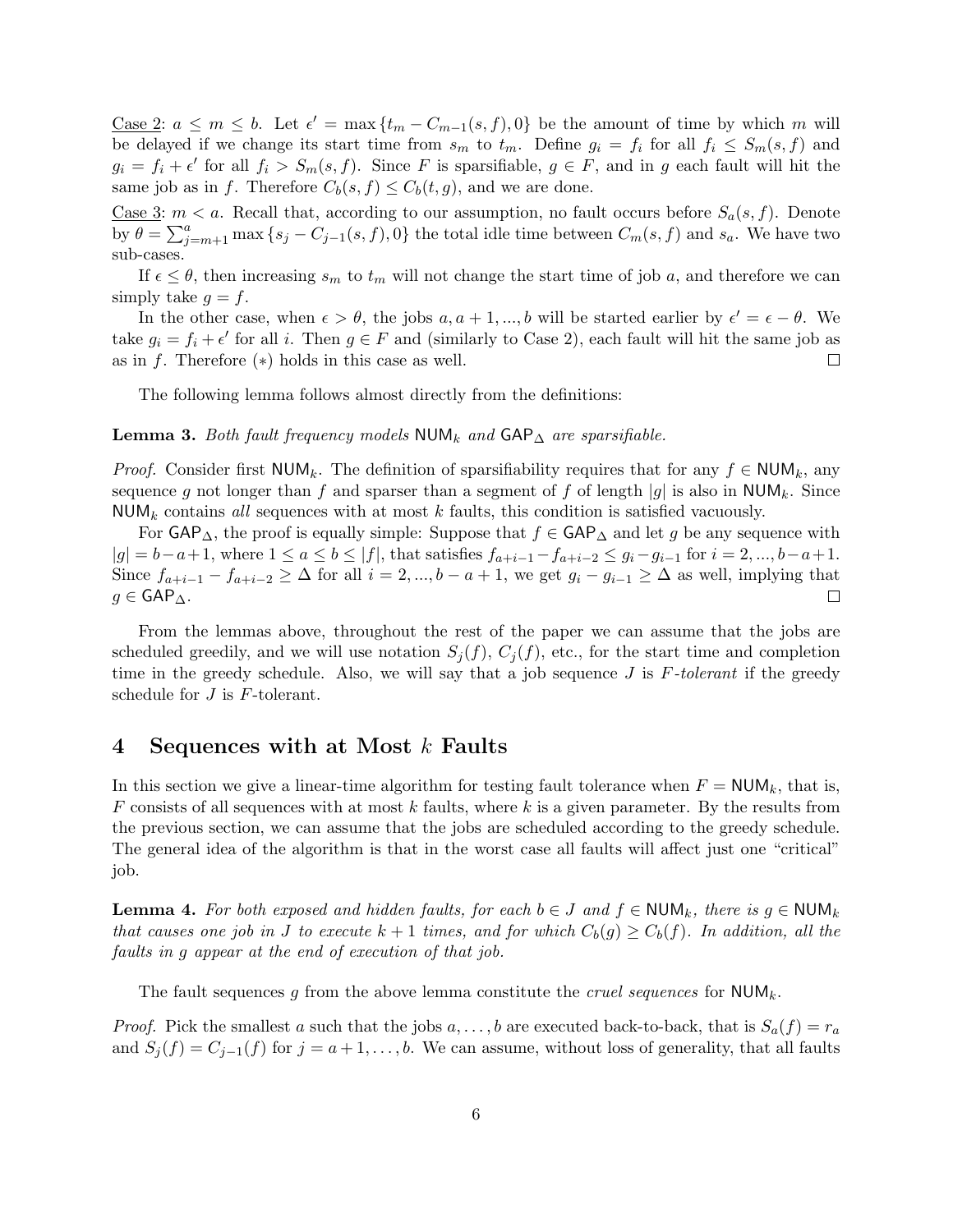in f occur in the interval  $(r_a, C_b(f))$ . Let  $e, a \le e \le b$ , be the job in this block that has the largest processing time  $p_e$ .

We first give the argument for hidden faults. If there is any fault in the interval  $(C_e(f), C_b(f))$ . we can do this: (i) remove the last fault from f, (ii) increase the time of all faults in f after  $C_e(f)$  by  $p_e$ , and (iii) add one fault during the last execution of e, that is, in the interval  $(C_e(f) - p_e, C_e(f))$ . Let  $f'$  be the new fault sequence. There are at most k faults in  $f'$ , and, by the choice of e, this change can only increase the completion time of b, that is,  $C_b(f') \geq C_b(f)$ . By repeating this process we eliminate all faults after the completion of e.

So suppose now that e is executed  $l+1$  times, due to l faults, and that there are no faults after  $C_e(f)$ . If there are any faults in the interval  $(S_a(f), S_e(f))$ , remove the last such fault. This will decrease the start time of e by some amount  $\delta \leq p_e$ . Modify f by decreasing times of all the faults on e by  $\delta$ , and then add one more fault on the last execution on e. Let the resulting sequence be  $f'$ . There are at most  $k$  faults in  $f'$  and, by the choice of  $e$ , the above modification can only increase the completion time of b, so  $C_b(f') \geq C_b(f)$ .

Overall, the process above transforms  $f$  into another sequence  $g$  in which all faults (at most k) occur during the executions of e, and which satisfies  $C_b(g) \geq C_b(f)$ . If the number of faults is smaller than  $k$ , we can add another fault on the last execution of  $e$ . By repeating this, we obtain a sequence with k faults on e.

Finally, to satisfy the second requirement in the lemma, each fault can be shifted to the end of the corresponding execution of job e, without any change in the resulting completion times.

The proof for exposed faults is similar. The main observation is that for exposed faults, using a similar shifting argument, we can assume that all faults occur at completions of executions of jobs, that is at times of the form  $S_j(f) + ip_j$ , for  $i = 1, 2, ..., \ell-1$ , for some j, where  $C_j(f) = S_j(f) + \ell p_j$ . The rest of the argument is the same as for hidden faults.  $\Box$ 

Algorithm 1 given below will compute the latest completion time  $C_j^* = C_j(\text{NUM}_k)$  for each job j. To test fault-tolerance, one then only needs to check if  $C_j^* \leq d_j$  for all j. Note that Lemma 4 implies that the cruel sequences and the completion times for them are the same for hidden and exposed faults, so we can handle both cases at once.

| <b>Algorithm 1</b> – Computing the $C_i^* = C_i(\text{NUM}_k)$ for both fault types |  |
|-------------------------------------------------------------------------------------|--|
|-------------------------------------------------------------------------------------|--|

 $\overline{C_0^* \leftarrow 0}$ for  $j = 1, ..., n$  do  $C_j^* \leftarrow \max\{C_{j-1}^* + p_j, r_j + (k+1)p_j\}.$ 

Analysis. Clearly, Algorithm 1 works in linear time. We need to show that the completion times are computed correctly, that is  $C_j^* = C_j(\text{NUM}_k)$  for all j.

The proof is by induction. To make the base case easy to handle, we artificially set  $C_0(\text{NUM}_k)$  = 0.

The  $(\leq)$  inequality is quite easy: Suppose it holds for indices  $0, 1, ..., j - 1$ , and consider job j. Using a fault sequence  $f \in \text{NUM}_k$  that forces j to execute  $k+1$  times, we get  $C_i(f) \geq r_i + (k+1)$ 1) $p_j$ . If  $g \in \text{NUM}_k$  is a fault sequence that realizes  $C_{j-1}(\text{NUM}_k)$ , then  $C_j(g) \geq C_{j-1}(g) + p_j =$  $C_{j-1}(\text{NUM}_k) + p_j \geq C_{j-1}^* + p_j$ , by induction. Therefore  $C_j(\text{NUM}_k) \geq \max\left\{C_j(f), C_j(g)\right\} \geq C_j^*$ .

Now we show the  $(\geq)$  inequality. In other words, we claim that for any job j and fault sequence  $f \in \text{NUM}_k, C^*_j \geq C_j(f)$ . Again, assume that this holds for jobs 1, 2, ..., j – 1. By Lemma 4, we can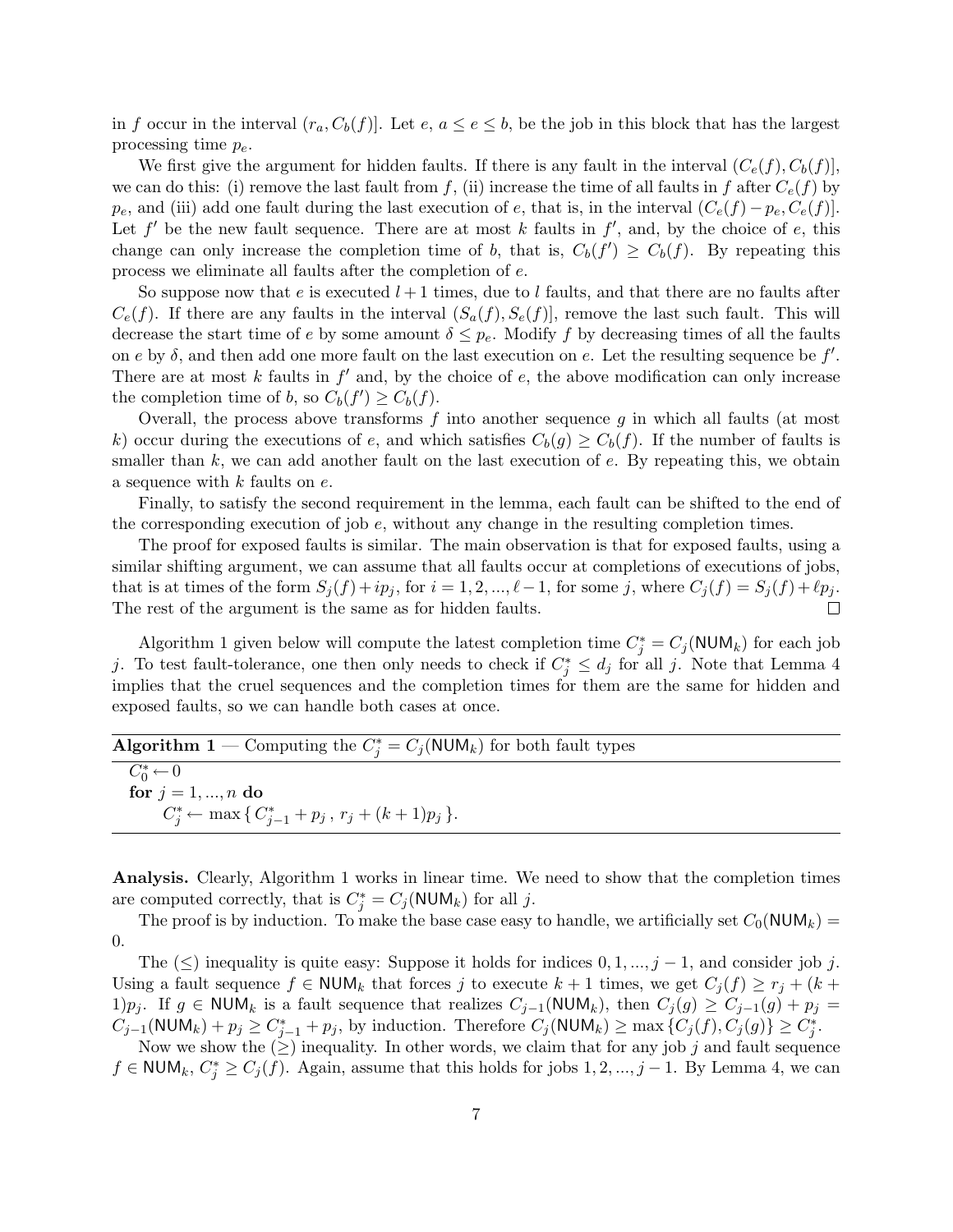assume that on f some job j' is reexecuted k times. If  $j < j'$  then j starts at  $r_j$  (recall that  $r_{i+1} \geq$  $r_i + p_i$  for all i) and executes once, so j is completed no later than  $C_j^*$ . For  $j = j'$ , job j completes at time  $r_j + (k+1)p_j \leq C_j^*$ . For  $j > j'$ , job j is completed at time  $\max\{r_j, C_{j-1}^*\} + p_j \leq C_j^*$ . Thus each job j completes no later than at time  $C_j^*$ , as claimed.

In conclusion, we obtain the following theorem.

**Theorem 5.** For both fault types, Algorithm 1 computes in time  $O(n)$  the latest completion times for all jobs j, in the presence of up to k faults (that is, for the fault model  $\mathsf{NUM}_k$ ).

#### 5 Exposed ∆-Faults

In this section we consider the fault model  $F = \mathsf{GAP}_{\Delta}$ , in which all fault sequences f satisfy  $f_i - f_{i-1} \geq \Delta$  for all i, where  $\Delta$  is some parameter of the problem. Recall that, as in [GMM97], we assume that  $\Delta \geq 2p_{\text{max}}$ . We give a linear-time algorithm for testing fault-tolerance in this model in the case of exposed faults.

As in the previous section, the idea is to show that only some special fault sequences need to be considered.

**Lemma 6.** In the greedy schedule, for each  $b \in J$  and  $f \in \text{GAP}_{\Delta}$ , there is  $g \in \text{GAP}_{\Delta}$  in which each fault occurs at the completion time of the first execution of some job, and for which  $C_b(g) \geq C_b(f)$ .

*Proof.* Pick the largest  $a \leq b$  such that  $S_a(f) = r_a$ . Thus jobs  $a, a + 1, \ldots, b$  execute back-to-back, some possibly twice. Without loss of generality we can assume that all faults in  $f$  occur in the interval  $(r_a, C_b(f))$ , since we can remove all other faults without affecting the value of  $C_b(f)$ .

If f satisfies the condition in the lemma, we take  $g = f$  and we are done. Otherwise, let  $f_l$  be the last fault in f that does not satisfy the condition in the lemma. Let also  $e, a \le e \le b$ , be the job affected by  $f_l$ , that is  $S_e(f) < f_l \leq S_e(f) + p_e$ . For  $\delta = S_e(f) + p_e - f_l$ , define a new fault sequence f' where  $f'_i = f_i$  if  $i < l$  and  $f'_i = f_i + \delta$  for  $i \geq l$ . Then  $f' \in \mathsf{GAP}_{\Delta}, C_j(f') \geq C_j(f)$ for all  $j = a, \ldots, b$ , and  $f'$  has more faults satisfying the condition in the lemma than f. So after repeating this process we transform  $f$  into a desired fault sequence  $g$ .  $\Box$ 

**The algorithm.** For each j, we define  $\alpha(j)$  as the minimum index a such that  $\sum_{i=a}^{j} p_i \leq \Delta$ . (In other words,  $\sum_{i=a}^{j} p_i \leq \Delta$  and either  $a=1$  or  $\sum_{i=a-1}^{j} p_i > \Delta$ .) Let also  $\pi(j) = \sum_{i=\alpha(j)}^{j} p_i$ . Note that if a fault occurs during an execution of j and jobs  $\alpha(j), \ldots, j$  are executed back-to-back then no fault could have occurred on these jobs.

The algorithm is shown below in pseudocode. It first precomputes the numbers  $\alpha(j)$  and  $\pi(j)$ . Then it uses the numbers  $\alpha(j)$  and  $\pi(j)$  to compute  $C_j^* = C_j(\text{GAP}_\Delta)$ , for each j. To determine whether J is  $\mathsf{GAP}_{\Delta}\text{-}$ tolerant, one then only needs to check if  $C_j^* \leq d_j$  for all j.

**Running time.** By a standard amortization argument, it takes time  $O(n)$  to compute all numbers  $\alpha(j)$  and  $\pi(j)$ . The linear-time complexity of computing the completion times is obvious.

**Correctness.** We now show that the numbers  $C_j^*$  are computed correctly, that is  $C_j^* = C_j(\text{GAP}_\Delta)$ for all j. The proof is by induction. We artificially set  $C_0(\text{GAP}_\Delta) = 0$ , so that the equality holds in the base case  $j = 0$ .

We prove the  $(\leq)$  inequality first. Assume that this inequality holds for indices  $0, 1, ..., j - 1$ , and consider job j. If f consists of just one fault at the end of the execution of j, then  $C_i(f) \geq$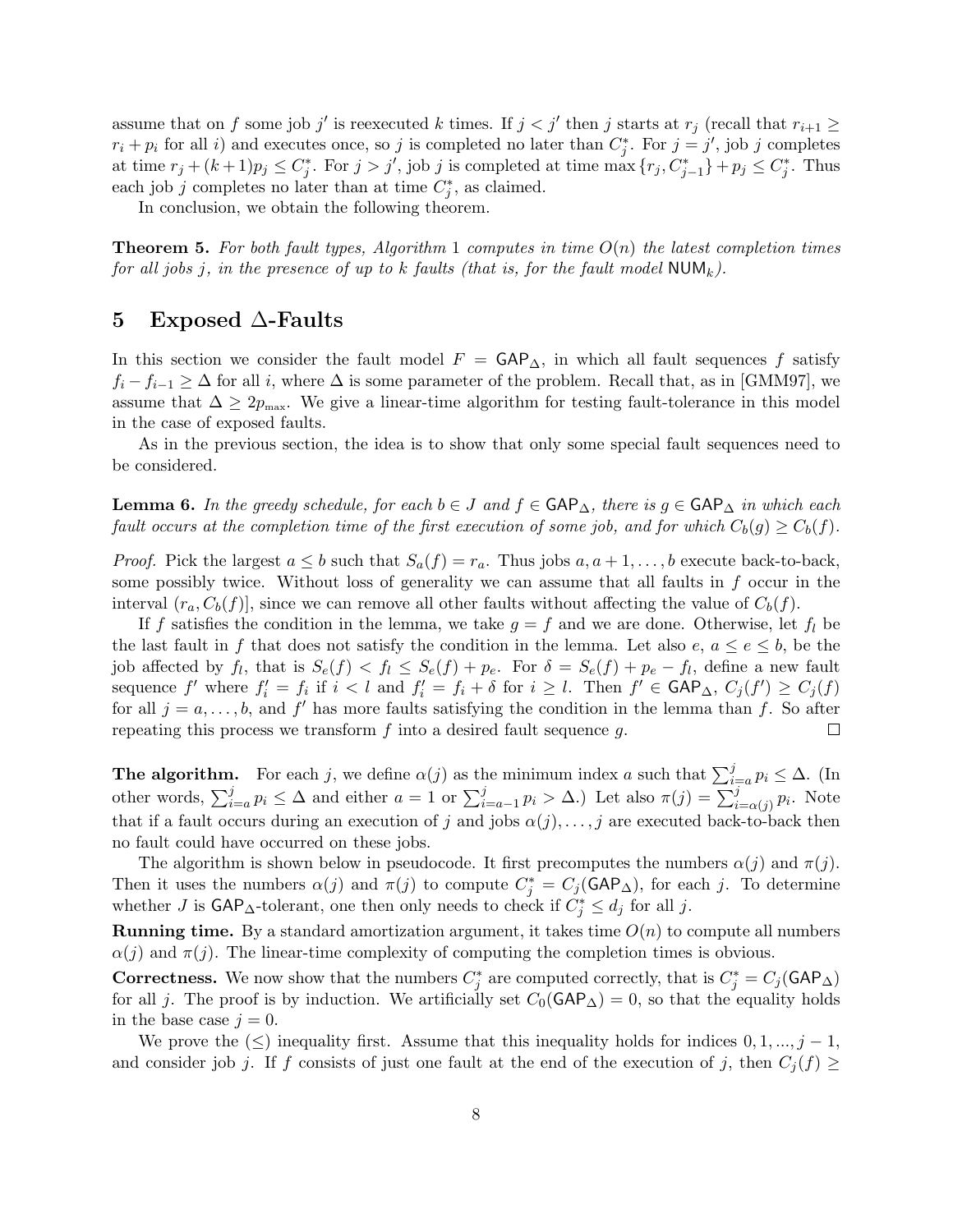Algorithm 2 — Computing  $C_j^* = C_j(\text{GAP}_\Delta)$  for exposed faults

// Compute the numbers  $\alpha_i$ ,  $\pi_i$  $\alpha(1) \leftarrow 1$ ;  $\pi(1) \leftarrow p_1$ for  $j = 2, ..., n$  do  $a \leftarrow \alpha(j-1); x \leftarrow \pi(j-1) + p_j$ while  $x>\Delta$ do  $x \leftarrow x - p_a$ ;  $a \leftarrow a + 1$  $\alpha(j) \leftarrow a$ ;  $\pi(j) \leftarrow x$ // Compute the completion times  $C_0^* \leftarrow r_1$ for  $j = 1, \ldots, n$  do C<sup>\*</sup><sub>j</sub> ← max { C<sup>\*</sup><sub>j</sub>-<sub>1</sub> + p<sub>j</sub>, r<sub>j</sub> + 2p<sub>j</sub>, C<sup>\*</sup><sub>α</sub><sub>(j)-1</sub> + π(j) + p<sub>j</sub> }

 $r_j + 2p_j$ . Next, choosing  $g \in \text{GAP}_\Delta$  to be the fault that realizes  $C_{j-1}(\text{GAP}_\Delta)$ , we get  $C_j(g) \ge$  $C_{j-1}(g) + p_j = C_{j-1}(\textsf{GAP}_{\Delta}) + p_j \geq C_{j-1}^* + p_j$ , by induction. Finally, take  $h \in \textsf{GAP}_{\Delta}$  that realizes  $C_{\alpha(j)-1}(\textsf{GAP}_{\Delta})$ . Add to h a fault at the end of the execution of j. This new fault sequence h' is still in  $\mathsf{GAP}_{\Delta}$ , by the definition of  $\alpha(j)$  and  $\pi(j)$ . Therefore  $C_j(h') \geq C_{\alpha(j)-1}(h) + \pi(j) + p_j =$  $C_{\alpha(j)-1}(\textsf{GAP}_{\Delta}) + \pi(j) + p_j \geq C_{\alpha(j)-1}^* + \pi(j) + p_j$ , by induction. Putting it together, we get  $C_j(\mathsf{GAP}_\Delta) \ge \max\left\{C_j(f),C_j(g),C_j(h')\right\} \ge C_j^*.$ 

Next, we prove the  $(\ge)$  inequality. We need to show that  $C_j^* \geq C_j(f)$  for each j and each  $f \in \mathsf{GAP}_{\Delta}$ . Assume that the claim holds for  $0, 1, ..., j-1$ . For the current job j we consider cases depending on whether the last fault occurred. If j is executed without faults, then  $C_j =$  $\max\{r_j,C_{j-1}\}+p_j\leq \max\{r_j,C_{j-1}^*\}+p_j\leq C_j^*$ . Suppose now that a fault occurs at job j, so  $j$  is executed twice. Without loss of generality, this fault is at the end of its first execution. If j starts at  $r_j$  then  $C_j(f) = r_j + 2p_j \leq C_j^*$ . Otherwise j must have been delayed because of a previous fault on a job of index smaller or equal to  $\alpha(j)$  So the jobs  $\alpha(j) - 1, \ldots, j - 1$  must have been executed back-to-back with jobs  $\alpha(j), \ldots, j-1$  executing without faults. Therefore  $C_j = C_{\alpha(j)-1} + \pi(j) + p_j \leq C_{\alpha(j)-1}^* + \pi(j) + p_j \leq C_j^*$ . We conclude that the algorithm is correct.

Theorem 7. For exposed faults, Algorithm 2 computes in linear time the maximum completion times when all faults are separated by gaps of length at least  $\Delta$  (that is, for the fault model  $\mathsf{GAP}_{\Delta}$ ).

#### 6 Hidden ∆-Faults

The algorithm from [GMM97] verifies fault-tolerance for hidden  $\Delta$ =faults if all jobs are ready at the same time. Their method is to divide the sequence of jobs into blocks of length at most  $\Delta$ , where each block includes an additional unallocated *recovery interval* whose length is at least the longest processing time of the jobs. Then they compute the partition that minimizes the total execution time. This approach does not work for jobs with different release times, because some job sequences can be executed fault-tolerantly but do not have such partition into blocks. Consider, for example, a sequence J of jobs in which job j has start time  $3j - 3$ , deadline  $3j + 1$  and all jobs have execution time equal 2. Let  $\Delta = 6$ . With the greedy schedules, for all  $f \in \mathsf{GAP}_{\Delta}$ , all jobs in J will meet their deadlines, but it will not be possible if we use a schedule where some job is postponed.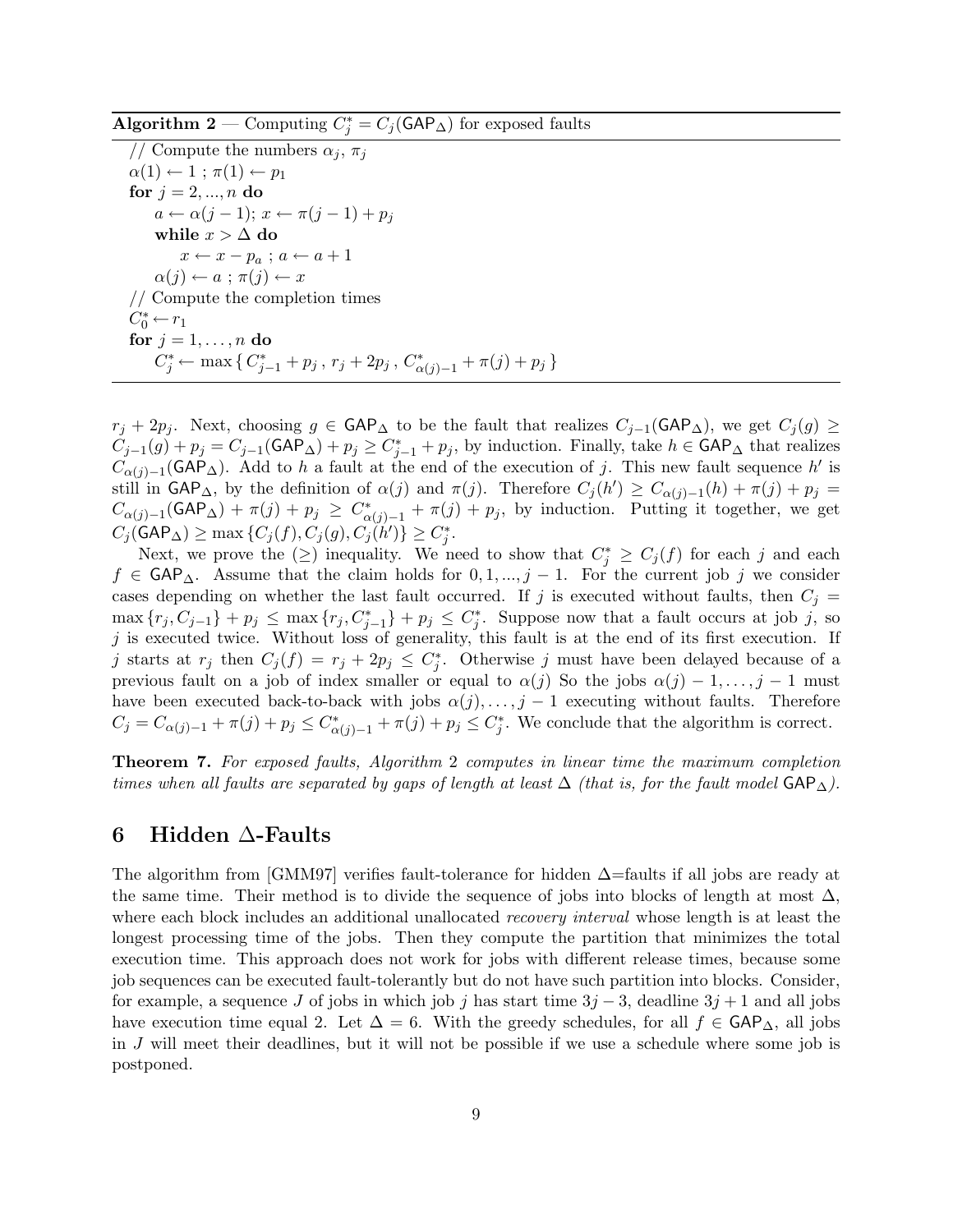General idea. The general approach we take is similar to those in the previous section. We identify certain "cruel" fault sequences on which completion times of jobs are maximized. By focusing on these sequences, we can derive a dynamic programming algorithm for computing maximum completion times for all jobs. This algorithm, for each j, will compute pairs  $(c, \delta)$ , where c is a possible completion time of j and  $c - \delta$  is the time of the latest fault before c. This is all the information needed to determine the latest completion times of the jobs  $j+1, ..., n$ . To achieve polynomial-time, we show that we need to keep track of only those pairs  $(c, \delta)$  that are not dominated by other – in the sense defined formally below.

To simplify the argument, it is convenient to slightly modify the interpretation of faults as follows: if a fault occurs at a time  $\tau$  and a job j starts at time  $\tau$ , then we will assume that this fault affects job j and j is re-executed (not job j – 1, even if it ends at  $\tau$ ). We claim that this modification does not change the worst-case completion times. Indeed, for any fault sequence f that possibly contains some faults on the beginning of jobs (with the new interpretation), we can choose a sufficiently small  $\epsilon > 0$  and increase all fault times by  $\epsilon$ , so that afterwards all faults are on exactly the same jobs, but not on their start times. The completion times of all jobs on this new sequence  $f'$  will be the same as on  $f$ . Similarly, for any fault sequence that possibly contains some faults on the end of jobs (with the old interpretation), we can choose a sufficiently small  $\epsilon > 0$  and decrease all fault times by  $\epsilon$  with no change of completion times.

Let J be a set of jobs. A fault sequence  $f \in \mathsf{GAP}_{\Delta}$  is called *cruel for J* if for all  $f_i \in f$ , either  $f_i - f_{i-1} = \Delta$  or  $f_i$  occurs at a beginning of some job. The above conditions imply that each cruel fault sequence can be divided into *chains*, where in each chain the faults are at distance exactly  $\Delta$ . We define CRUEL<sup>0</sup> to be the set of fault sequences in  $\mathsf{GAP}_{\Delta}$  that are cruel for J.

**Lemma 8.** In the greedy schedule, for each  $b \in J$  and  $f \in \text{GAP}_{\Delta}$ , there is  $g \in \text{CRUEL}_{J}^{0}$  for which  $C_b(g) \geq C_b(f)$ .

*Proof.* For convenience, for all fault sequences f we will set  $f_0 = -\infty$ . Fix b and f. Pick the largest  $a \leq b$  such that  $S_a(f) = r_a$ . Thus jobs  $a, a+1, \ldots, b$  execute back-to-back, some possibly twice. Let  $f'$  be the fault sequence obtained from f by removing all faults before  $S_a$  and after  $C_b$ . Then  $f' \in \mathsf{GAP}_{\Delta}$  and  $C_b(f') = C_b(f)$ .

Now take the first fault  $f_i'$  that does not satisfy the definition of the cruel sequence. Suppose that  $f'_i$  occurs when a job j is executed, that is  $f'_i \in (S_j(f'), S_j(f') + p_j)$ . By the choice of i, we have  $f'_i - f'_{i-1} > \Delta$  (and this holds even if  $i = 1$  because  $f'_0 = -\infty$ ). We can modify f' by moving  $f'_i$  to max  $\{f'_{i-1} + \Delta, S_j(f')\}$  without affecting the completion time of jobs  $j, j+1, \ldots, b$ . After this change f' will be still in  $\mathsf{GAP}_{\Delta}$ . By repeating this process for each fault, we turn f' into a sequence  $g \in \mathsf{CRUEL}_J^0$ .  $\Box$ 

For a job j and a fault sequence f, suppose that  $f_i$  is the time of the last fault in f before  $C_j(f)$ , that is  $f_i = \max_{i'} {f_{i'} | f_{i'} < C_j(f)}$ . As explained earlier, the idea of our algorithm is to keep track of such pairs  $(C_i(f), C_j(f) - f_i)$ , as these pairs determine the start time of the next job and the earliest possible time when a fault can occur. Lemma 8 implies that we only need to be concerned with cruel fault sequences. This still does not yield a polynomial-time algorithm, as even for cruel sequences the number of such pairs to keep track of could be exponential. We reduce the complexity by discarding from consideration fault sequences that are "redundant", namely those that cannot maximize the completion time of any job after j.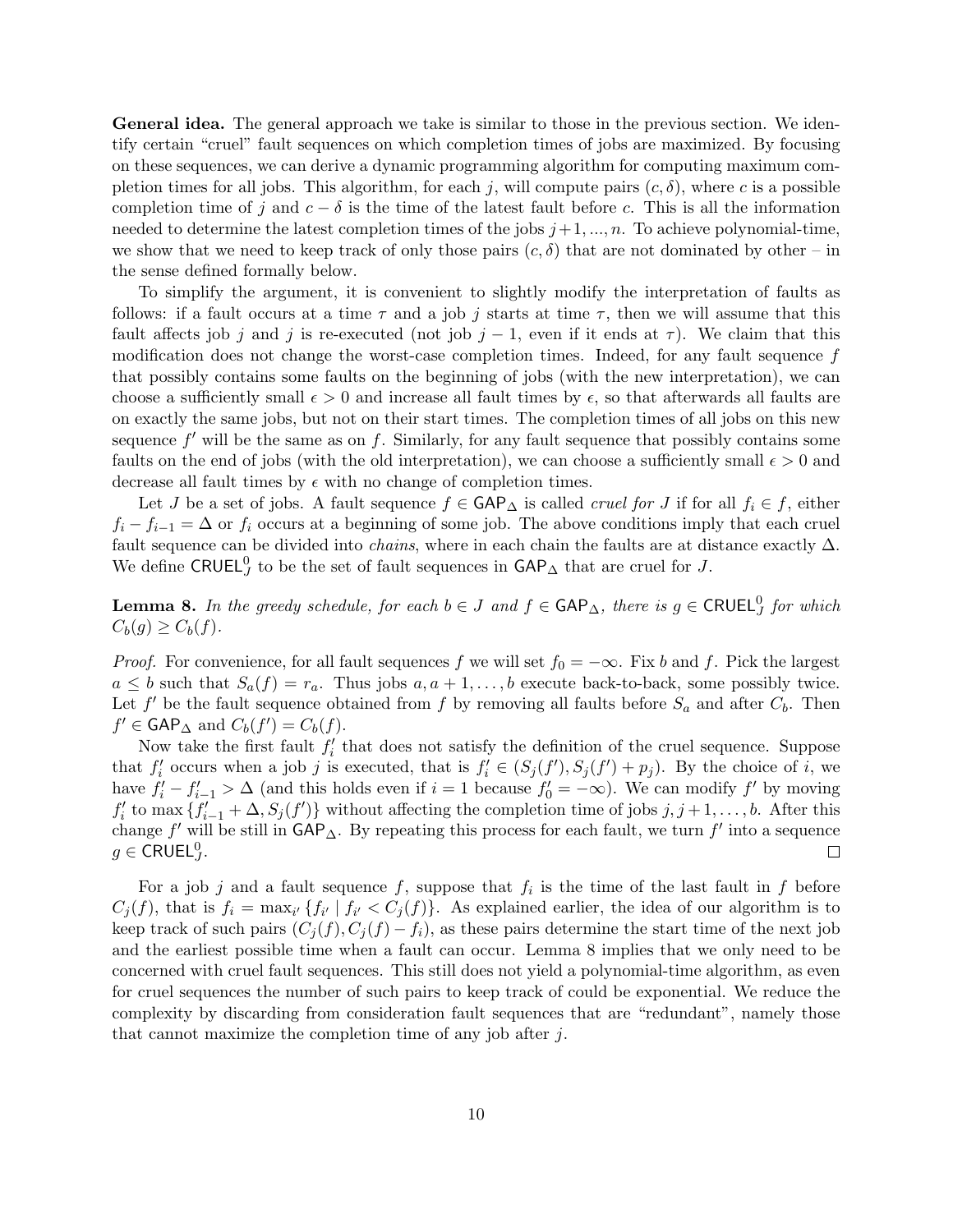First we note that once  $C_j(f) - f_i \geq \Delta$ , the next fault can occur immediately and it is not necessary to remember the exact value of the difference. Instead, in such a pair, we always use  $\Delta$ in the second component. We define  $\delta_j(f) = \min(C_j(f) - f_i, \Delta)$ .

We now formalize the idea of redundancy. A pair  $(\tilde{c}, \delta)$  is said to *dominate* a pair  $(c, \delta)$  if  $\tilde{c} \geq c$ ,  $\delta \geq \delta$ , and at least one of these inequalities is strict. The dominance relation is clearly a (strict) partial order.

We extend the definition of dominance to fault sequences. For two fault sequences  $f, g \in$ CRUEL<sup>0</sup> and a job k, we say that f k-dominates g if  $(C_k(f), \delta_k(f))$  dominates  $(C_k(g), \delta_k(g))$ . (In case when  $(C_k(f), \delta_k(f)) = (C_k(g), \delta_k(g))$ , to break the tie, we further require that f is lexicographically smaller than g). For each k, the k-dominance relation is a partial order on CRUEL<sup>0</sup>. By CRUEL<sup> $k$ </sup>  $\subseteq$  CRUEL<sup>0</sup>, we denote the set of cruel sequences that are not *j*-dominated by another sequence, for any  $j = 1, 2, ..., k$ . In other words, for  $k > 0$ , CRUEL<sup>k</sup> is the set of all  $f \in \mathsf{CRUEL}_J^{k-1}$ such that f is not k-dominated by any  $g \in \text{CRUEL}_J^{k-1}$ . We now prove that, in order to compute the worst-case completion times, it is sufficient to consider only the sequences in the sets  $\text{CRUEL}_J^k$ .

**Lemma 9.** For any  $f \in \mathsf{CRUEL}_J^{k-1}$  –  $\mathsf{CRUEL}_J^k$  and  $b \geq k$ , there exists  $g \in \mathsf{CRUEL}_J^k$  such that  $C_b(f) \leq C_b(g)$ .

*Proof.* Fix any  $f \in \text{CRUEL}_{J}^{k-1}$  – CRUEL<sup>k</sup>, and choose a fault sequence  $h \in \text{CRUEL}_{J}^{k-1}$  that kdominates  $f$ . Without loss of generality, we can assume that  $h$  is maximal with respect to the k-dominance relation, that is  $h \in \text{CRUEL}_{J}^{k}$ . Let g be a sequence that contains the faults in h that affect jobs 1, 2, ..., k, as well as the faults from f that affect jobs  $k+1, ..., n$ , appropriately shifted so that they hit the same jobs and at the same places as in f. Then  $g \in \mathsf{GAP}_{\Delta}$  because  $f, h \in \mathsf{GAP}_{\Delta}$ and h k-dominates f. Also,  $C_b(g) \geq C_b(f)$  because  $C_k(h) \geq C_k(f)$ . The gap in g from job k to job  $k+1$  could violate the definition of a cruel sequence, but using the method from Lemma 8 we can modify the part of g after job k to satisfy this definition, getting a cruel sequence g for which  $C_b(g) \geq C_b(f)$ . And finally, since all faults of g up to job k are from h and  $h \in \mathsf{CRUEL}_J^k$ , we have  $g \in \mathsf{CRUEL}_J^k$ .  $\Box$ 

**Corollary 10.** If a job  $b \in J$  is CRUEL<sup>b</sup><sub>J</sub>-tolerant, then it is CRUEL<sup>0</sup><sub>J</sub>-tolerant.

*Proof.* Let  $f \in \text{CRUEL}_J^0$ . Let k be the first job for which  $f \in \text{CRUEL}_J^{k-1}$  – CRUEL<sup>k</sup>, Then, according to Lemma 9 there exists g in CRUEL<sup>k</sup>, with  $C_b(g) \geq C_b(f)$ . By repeating this argument as many times as necessary, we will find  $h \in \text{CRUEL}_J^b$  with  $C_b(h) \geq C_b(f)$ .  $\Box$ 

The algorithm. As before, we view the problem as the optimization problem in which we wish to compute the worst-case completion time,  $C_j^* = C_j(\text{GAP}_\Delta)$ , for each j. By Lemma 8 and Corollary 10, for each j we have  $C_j^* = C_j(\text{CRUEL}_J^0) = C_j(\text{CRUEL}_J^j)$ .

The algorithm maintains the set  $H_j = \{(C_j(f), \delta_j(f)) | f \in \mathsf{CRUEL}_j^j\}$ , for  $j = 1, 2, ..., n$ . In other words,  $H_j$  is the set of pairs  $(c, \delta)$  such that for some fault sequence  $f \in \mathsf{CRUEL}^j_J$  we have  $c = C_j(f)$  and  $\delta = \delta_j(f)$ . Given  $H_j$ , the maximum completion time of j can be determined easily, as we have  $C_j^* = \max\{c \mid (c, \delta) \in H_j\}.$ 

To compute the sets  $H_j$ , we initially start with  $H_0 \leftarrow \{(-\infty, \Delta)\}\.$  Then for  $j = 1, 2, ..., n$ , since CRUEL<sup>j</sup> ⊆ CRUEL<sup>j-1</sup>, we can use the definition of cruel sequences to construct  $H_j$  from  $H_{j-1}$ . (See the pseudo-code below.)

The complete algorithm is given below in pseudo-code. An example illustrating the recursive construction of the sets  $H_j$  (for the case without the release times) is shown in Figure 1.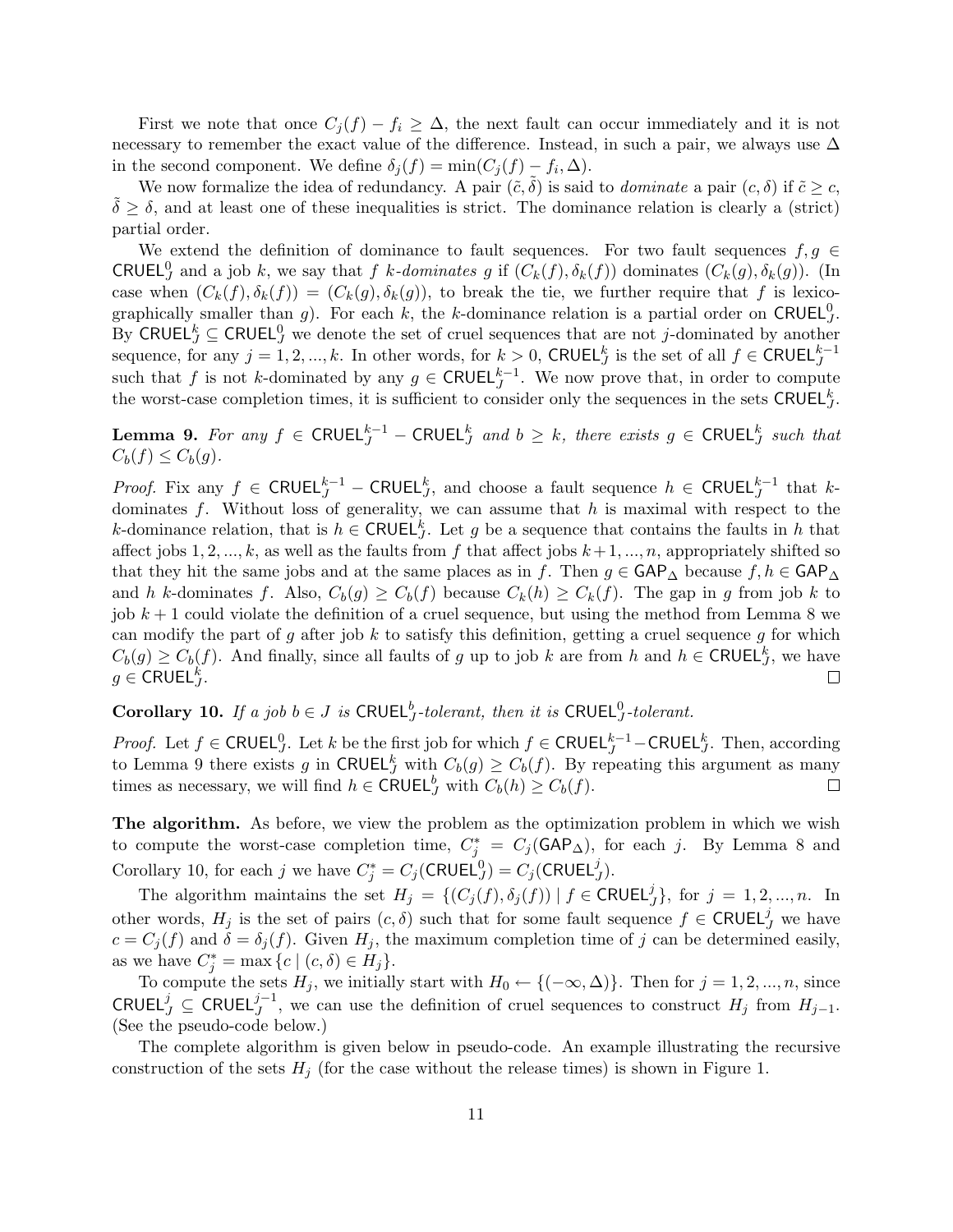Algorithm 3 — Computing the  $C_j^* = C_j(\text{GAP}_\Delta)$  for hidden faults

 $H_0 \leftarrow \{(-\infty, \Delta)\}\$ for  $j = 1, 2, ..., n$  do  $H_j \leftarrow \emptyset$ for each  $(c, \delta) \in H_{j-1}$  such that  $c \geq r_j$  do if  $\delta + p_j \leq \Delta$  then add  $(c + p_j, \delta + p_j)$  to  $H_j$ else add  $(c + 2p_j, \delta + 2p_j - \Delta)$  and  $(c + p_j, \Delta)$  to  $H_j$ if min  $\{c \mid (c, \delta) \in H_{j-1}\} < r_j$  then add  $(r_j + p_j, \Delta)$  and  $(r_j + 2p_j, 2p_j)$  to  $H_j$ Eliminated pairs from  $H_i$  $C_j^* \leftarrow \max \{c \mid (c, \delta) \in H_j\}$ 



Figure 1: Building  $H_{j+1}$  from  $H_j$ . The pairs marked by squares are eliminated.

**Correctness.** Take  $f \in \text{CRUEL}_{J}^{j}$ . We claim that  $H_j$  is computed correctly, that is

$$
H_j = \{ (C_j(f), \delta_j(f)) \mid f \in \mathsf{CRUEL}_J^j \}. \tag{1}
$$

The proof is by induction. Given our definition of  $H_0$ , the basis case  $j = 0$  is trivial. Suppose that the claim is true up to step  $j-1$ , that is  $H_{j-1} = \{ (C_{j-1}(f), \delta_{j-1}(f)) \mid f \in \mathsf{CRUEL}^{j-1}_{J} \}$ . We prove that (1) holds.

 $(\subseteq)$  For any  $(c', \delta') \in H_j$ , we need to find a corresponding  $f' \in \mathsf{CRUEL}_j^j$ . This is quite straightforward. Suppose that  $(c, \delta) \in H_{j-1}$ . By induction, there is  $f \in \mathsf{CRUEL}^{j-1}_{J}$  such that  $(c, \delta) = (C_{j-1}(f), \delta_{j-1}(f))$ . We extend f to f', depending on which case in the algorithm holds.

Consider  $(c, \delta) \in H_{j-1}$  with  $c \geq r_j$ . If  $\delta + p_j \leq \Delta$ , then the algorithm adds  $(c + p_j, \delta + p_j)$  that corresponds to  $f' = f$ . Otherwise, we add  $(c + 2p_j, \delta + 2p_j - \Delta)$ , that corresponds to f' obtained from f by adding a fault at the earliest possible time during the execution of job j, and  $(c + p_i, \Delta)$ that corresponds to  $f' = f$ .

If there exists  $(c, \delta) \in H_j$  with  $c < r_j$ , then the empty fault sequences corresponds to  $(r_j + p_j, \Delta)$ and the fault sequence  $(r_j)$ , with just one fault at  $r_j$ , corresponds to  $(r_j + 2p_j, 2p_j)$ .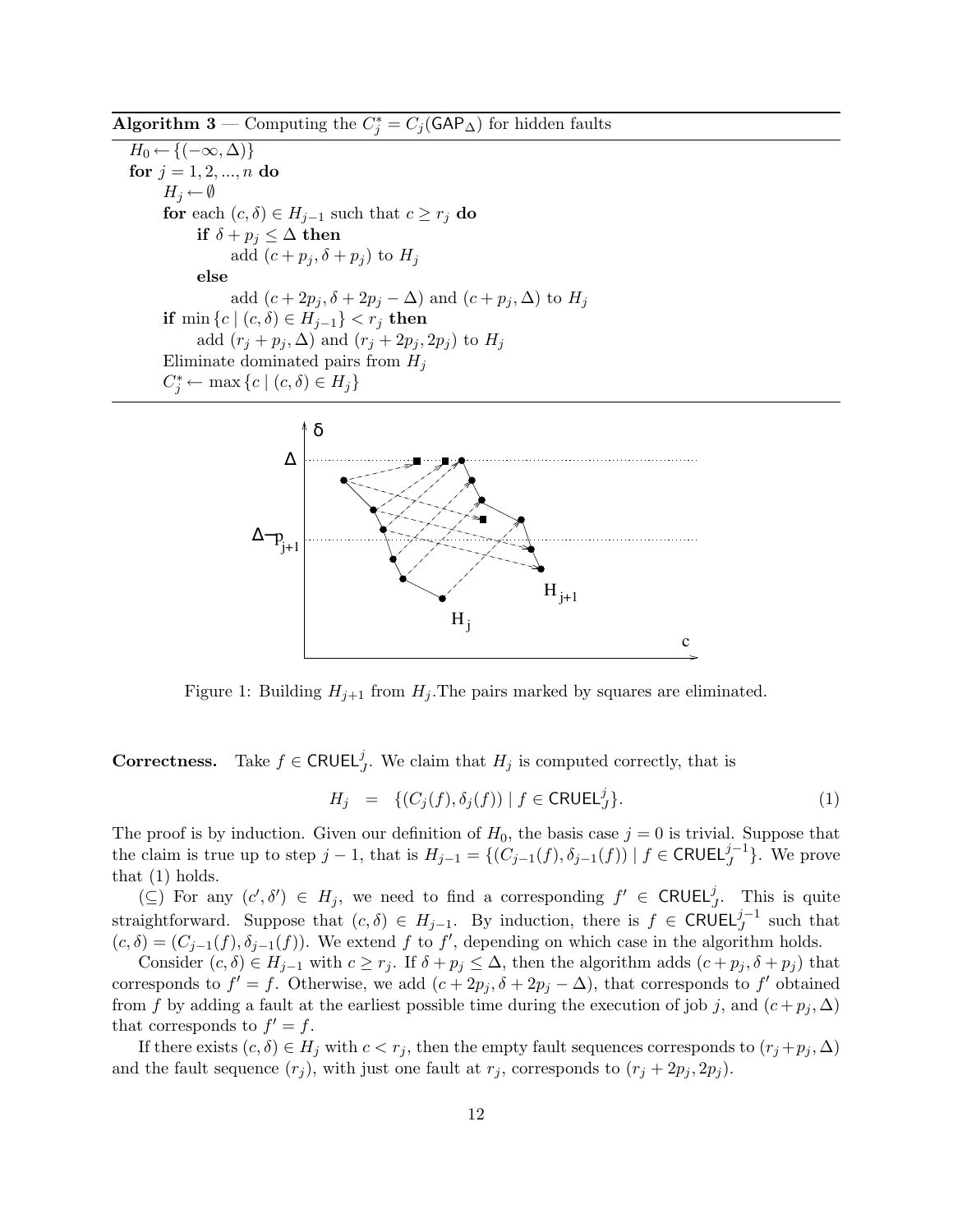(⊇) Take  $f \in \mathsf{CRUEL}^j_J$ . We argue that  $(C_j(f), \delta_j(f))$  will be added to  $H_j$  by the algorithm. That this pair will not be eliminated at the end of the jth iteration follows from  $f$  being in CRUEL<sup>j</sup>. Since CRUEL $j \subseteq \text{CRUEL}_{J}^{j-1}$ , f is in CRUEL $_{J}^{j-1}$  as well and  $(C_{j-1}(f), \delta_{j-1}(f)) \in H_{j-1}$ .

Let  $(c, \delta) = (C_{j-1}(f), \delta_{j-1}(f))$ , and assume that  $c \geq r_j$ . If  $\delta + p_j \leq \Delta$  then no fault can occur in f on job j. Thus  $(C_j(f), \delta_j(f)) = (c + p_j, \delta + p_j)$ , consistent with the algorithm. Otherwise, we have  $\delta + p_i > \Delta$ . If f faults on job j, then, according to the definition of cruel sequences, this fault will occur exactly  $\Delta$  time units after the previous one, so  $(C_j(f), \delta_j(f)) = (c + 2p_j, \delta + 2p_j - \Delta)$ . If we do not fault on  $j$ , then after  $j$  there will be no constraint on the position of the last fault, so  $(C_i (f), \delta_i (f)) = (c + p_i, \Delta).$ 

Finally, suppose that  $c < r_j$ . This means that in the greedy schedule j starts at its release time  $r_i$ . Note that then we can assume, without loss of generality, that either f is empty, or it only faults at  $r_i$ . For if f faults on j but not at its release time, we can remove from f all faults before  $r_j$  and move the fault to  $r_j$ , and this new fault sequence will j-dominate f. Therefore, if f faults at  $r_j$ , then the corresponding pair is  $(r_j + 2p_j, 2p_j)$ . Otherwise, the corresponding pair is  $(r_j + p_j, \Delta)$ .

**Running time.** It may seem at first that the size of  $H_i$  could double at each step. However, since we eliminated dominated pairs, of all pairs of type  $(c, \Delta)$  we added, only the one with the biggest c remains. Therefore the size of  $H_j$  increases at most by 1 at each step. Consequently,  $|H_j| \leq j$  for all j.

To make the construction of  $H_i$  run in linear time, we can keep two lists of the new pairs to be added, one for the pairs of type  $(c + p_j, \delta + p_j)$  and one for the pairs of type  $(c + 2p_j, \delta + 2p_j - \Delta)$ , ordered by increasing c (and thus by decreasing  $\delta$ ). The final list  $H_j$  can be obtained by merging two sorted sequences, and adding the dominating pair of type  $(\tilde{c}, \Delta)$  and the pair  $(r_i + 2p_i, 2p_i)$ , if any. Each set  $H_j$  can therefore be built from the previous one in time  $O(j)$ . Thus the overall running time of the algorithm is  $O(n^2)$ .

**Theorem 11.** For hidden faults, Algorithm 3 computes in time  $O(n^2)$  the maximum completion times when all faults are separated by gaps of length at least  $\Delta$  (that is, for the fault model  $\mathsf{GAP}_{\Delta}$ ).

#### 6.1 Experimental Results

As we showed in the previous section, the algorithm for  $\Delta$ -faults runs in time  $O(n^2)$  in the worst case. Note, however, that the algorithm is not data-oblivious, namely, its running time depends on how the size of the sets  $H_j$  evolves over time. For the overall running time to be quadratic, the size of  $H_j$  would have to increase by 1 in many steps, which means that in many steps no elimination would occur – a scenario that seems very unlikely in random or non-adversarial data sequences. In this section we confirm this intuition through some experimental studies. We performed three types of experiments, for various probability distributions. In the first one, we show that the expected running time grows linearly with  $n$ . Next, we confirm this further by showing that the total size (sum) of the sets  $H_j$  is linear in expectation. Finally, we show that, for the uniform distribution, with high probability the size of the sets  $H_j$  is bounded by a constant throughout the algorithm. (Indeed, we will prove this fact in the next section.) The experiments and the stochastic analysis are both performed without release times. However, we note that introducing release times can only increase the number of eliminations and thus improve the performance even further.

Running time. We have tested the running time of the algorithm for uniform and normal random distributions of the job lengths, without release times. In both cases, the job lengths are drawn from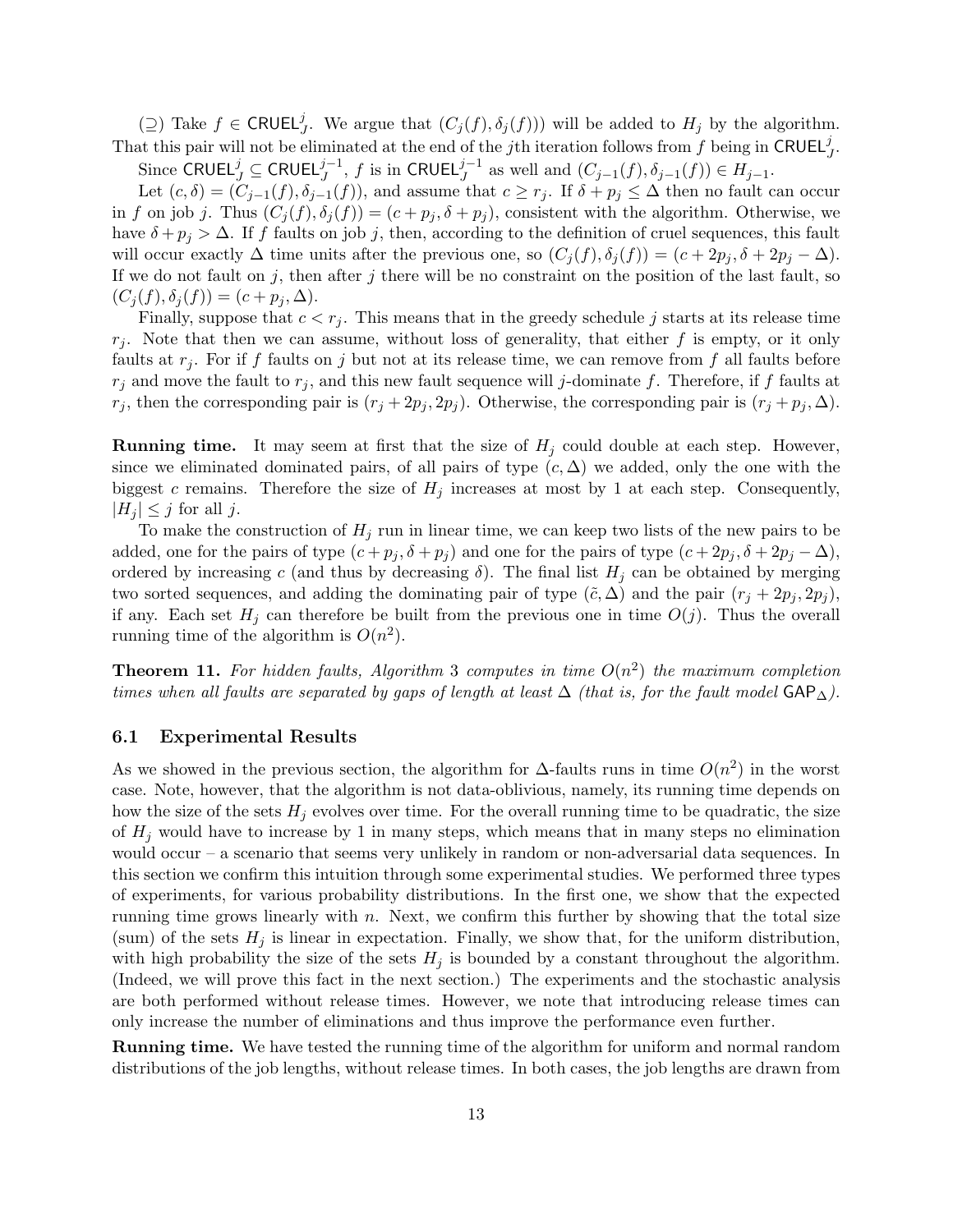

Figure 2: Running time of Algorithm 3 in mili-seconds. The x-axis represents the number  $n$  of jobs and the y-axis represents the running time. The results are shown for the uniform distribution (marked with "+"), and two normal distributions, one with mean 9 and variance 0.5 (marked with "×") and one with mean 6 and variance 2 (marked with "∗"). The lines show the corresponding linear interpolations.

the interval  $(0, \Delta/2)$ , where we arbitrarily choose  $\Delta/2 = 10$ . We tested several normal distributions, with different values of the mean and variance (discarding the values that did not fall between 0 and  $\Delta/2$ ). The number n of jobs ranges from 1 to 20,000. In all cases, the simulations show that the running time increases linearly with the size of the instance – See Figure 2.

Note, however, that the slope of the linear curve depends on the distribution. The intuition here is quite simple. For example, for the normal distribution with mean 9 and variance 0.5, most of the generated job lengths are between 8 and  $10 = \Delta/2$ , decreasing the probability of elimination, and thus increasing the average number of pairs in the sets  $H_i$ .

The size of the sets  $H_j$ . The running time of the algorithm is proportional to  $\sum_{j=0}^n |H_j|$ , the total number of pairs  $(c, \delta)$  in the sets  $H_j$ . In the second batch of experiments we measured the expectation of the total size of sets  $H_j$  for instances of different size n ranging from 1 to 20,000. In our experiments, this value also grows linearly with n. (Results not shown.)

We have also run experiments where we computed the maximum size of the sets  $H_i$ , for various values of n, ranging from 0 to 120,000, and for the uniform distribution of job lengths. For each  $n$ we run the simulation, and the value plotted for n is the maximum cardinality of sets  $H_1, ..., H_n$  for the whole run. The results (see Figure 3) show that this quantity grows very slowly, and appears to level off at around 11. Even for very large values of n, we did not find any sets  $H_j$  with more than 13 pairs. In the next section, we will prove that for the uniform distribution the expected size of the sets  $H_j$  is indeed  $O(1)$ .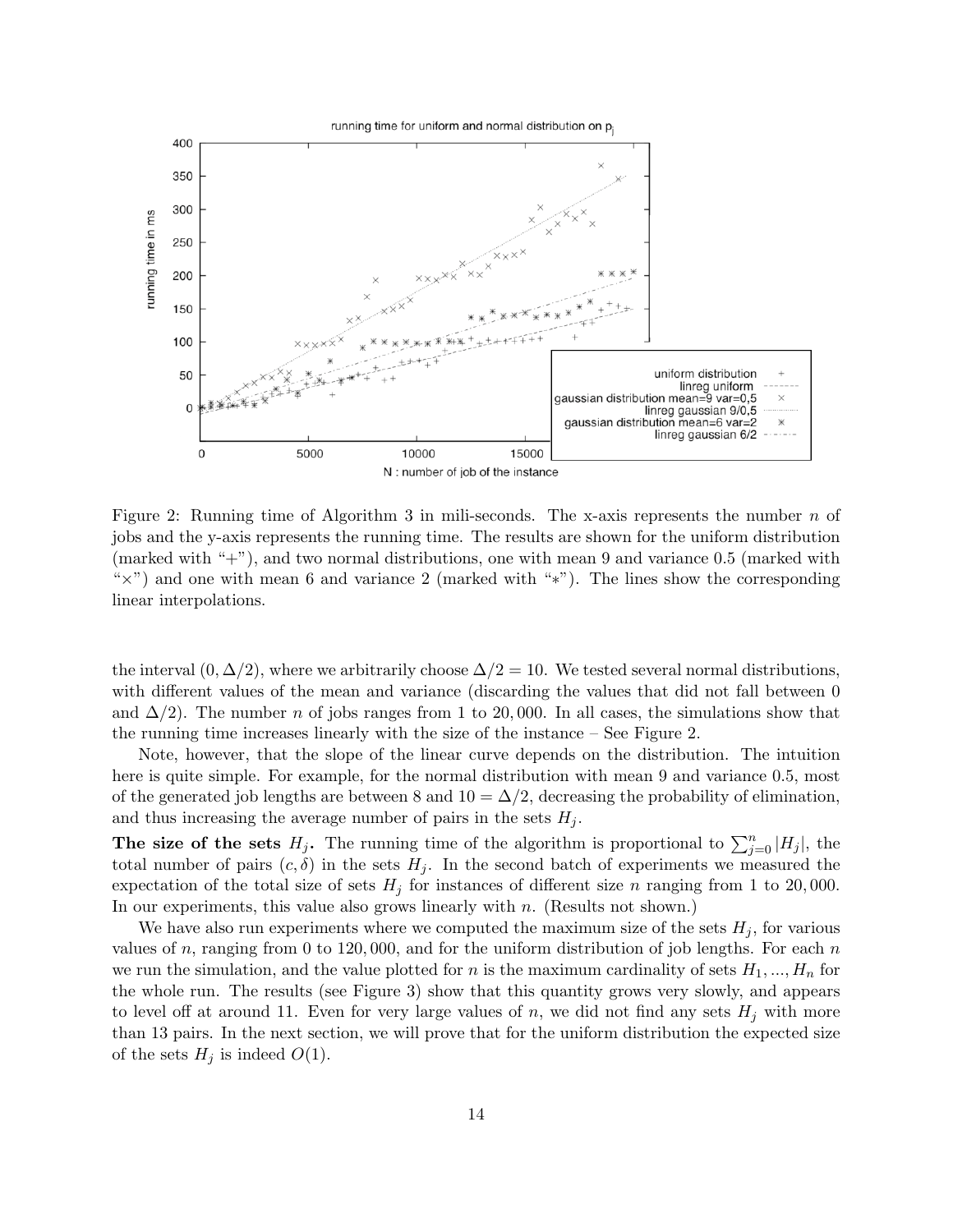

Figure 3: Maximum size of the sets  $H_i$ . The x-axis represents the number n of jobs and the y-axis represents the maximum cardinality of a set  $H_i$ .

#### 6.2 Probabilistic Analysis

In this section we show that if the job lengths are drawn uniformly at random from the interval  $(0, \Delta/2)$  then the expected running time of Algorithm 3 is  $O(n)$ . In fact, we prove something stronger – namely that the running time of the algorithm is  $O(n)$  with very high probability.

Without loss of generality we can assume that  $\Delta = 1$ , and thus the job lengths are uniformly distributed in the interval  $(0, 1/2)$ .

Although, for the sake of simplicity, we carry out the calculations for the uniform distribution, without the release dates, our proof works for any distribution where each interval  $\left[\frac{5}{26}, \frac{6}{26}\right]$   $\left(\frac{13}{52}, \frac{15}{52}\right)$ ,  $\left[\frac{15}{52}, \frac{17}{52}\right]$ , and  $\left(\frac{6}{13}, \frac{1}{2}\right)$  $\frac{1}{2}$  has strictly positive probability, and with release dates taken into account.

The idea of the proof is to show that, with high probability, the size of the sets  $H_j$  remains constant throughout the computation. To simplify the analysis, we only exploit certain types of elimination in the proof. As a result, the constant bound we get is higher than what one would expect based on the empirical study from the previous section.

**Random sets**  $Q_j$ . For a given j, let  $\omega_j = \min\{c \mid (c, \delta) \in H_j\}$ . It is easy to show (by induction on j) that  $H_j \subseteq [\omega_j, \omega_j + 1/2] \times [0, 1]$  and also  $(\omega_j, 1) \in H_j$ . The idea of the proof is to define a sequence of random sets  $Q_j$  which are essentially supersets of the sets  $H_j$ , offset leftwards by  $\omega_j$ so that they are contained in the rectangle  $[0, 1/2] \times [0, 1]$ . This way, each step of the algorithm can be modeled as a mapping from  $[0, 1/2] \times [0, 1]$  to  $[0, 1/2] \times [0, 1]$ . Another difference between the sets  $Q_j$  and  $H_j$  is that when computing  $Q_j$  we only do one type of elimination, and thus more points from  $Q_{j-1}$  may survive when mapped into  $Q_j$  than when  $H_j$  is computed from  $H_{j-1}$  in the actual algorithm. Nevertheless, we still show that with high probability the size of the  $Q_j$  remains constant.

We define first two auxiliary functions  $F(\cdot)$  and  $\hat{\alpha}(\cdot)$ . For all  $p \in (0, \frac{1}{2})$  $(\frac{1}{2})$  and  $\alpha, \beta \in [0, \frac{1}{2})$  $\frac{1}{2}]\times [0,1],$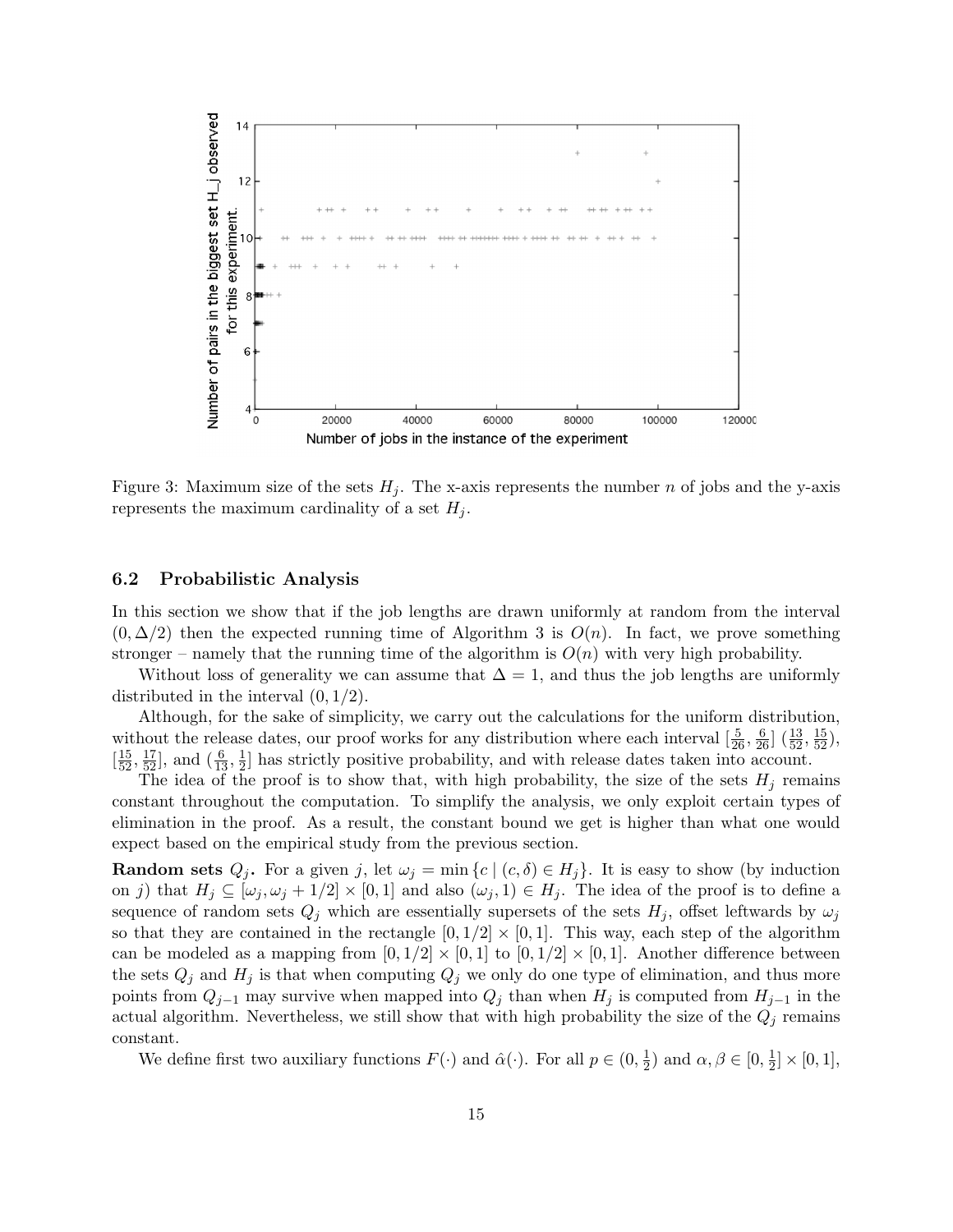

Figure 4: Interpretation of  $F(p, \alpha, \beta)$  and  $\hat{\alpha}(Q, p)$ .

define

$$
F(p, \alpha, \beta) = \begin{cases} (\alpha + p, \beta + 2p - 1) & \text{if } \beta \ge 1 - p \\ (\alpha, \beta + p) & \text{if } \beta < 1 - p \end{cases}
$$

and for  $Q \subseteq [0, \frac{1}{2}]$  $\frac{1}{2} \times [0,1]$  and  $p \in (0, \frac{1}{2}]$  $(\frac{1}{2})$ , let

$$
\hat{\alpha}(Q, p) = \max \{ \alpha \mid (\alpha, \beta) \in Q \& \beta \ge 1 - p \}.
$$

Intuitively,  $F(p, \alpha, \beta)$  represents the mapping from  $H_{j-1}$  to  $H_j$  (except that all points are additionally offset leftwards by p), while  $\hat{\alpha}(Q, p)$  represents the maximum  $\alpha$ -coordinate of a point in Q to which the first option in the definition of  $F(p, \alpha, \beta)$  applies. (See Figure 4.)

In the rest of the proof we consider a random sequence  $p_1, p_2, ..., p_n$  of job lengths, where each  $p_j$ is chosen uniformly from  $(0, \frac{1}{2})$  $\frac{1}{2}$ , and we prove that for this sequence the size of all sets  $H_j$  remains constant with high probability.

To avoid cumbersome notation, from now on we fix the values of  $p_1, p_2, ..., p_n$ . The sets  $Q_j$ are defined recursively. For  $j = 0$ , let  $Q_0 = \{(0, 1)\}\$ . For  $j \geq 1$ , suppose that  $Q_{j-1}$  has been defined. To simplify notation, denote  $F_j(\alpha, \beta) = F(p_j, \alpha, \beta)$  and  $\hat{\alpha}_j = \hat{\alpha}(Q_{j-1}, p_j)$ . As before, for  $(\alpha, \beta), (\alpha', \beta') \in [0, \frac{1}{2}]$  $\frac{1}{2} \times [0,1]$  we say that  $(\alpha, \beta)$  dominates  $(\alpha', \beta')$  if and only if  $\alpha \geq \alpha'$  and  $\beta \geq \beta'$ . Then

$$
Q'_j = \{(\alpha, \beta) \in F_j(Q_{j-1}) \mid (\alpha, \beta) \text{ is not dominated by } (\hat{\alpha}_j, 1) \text{ or } (p_j, 2p_j) \} \cup \{(\hat{\alpha}_j, 1)\}
$$
  

$$
Q_j = \{(\alpha - \hat{\alpha}_j, \beta) \mid (\alpha, \beta) \in Q'_j\}
$$

The reader needs to keep in mind that  $F_j$ ,  $Q_j$  and  $\hat{\alpha}_j$ , as well as all other values dependent on the sequence  $\{p_j\}$  are actually random variables. Observe that, by definition, the point  $(\hat{\alpha}(Q, p), 1)$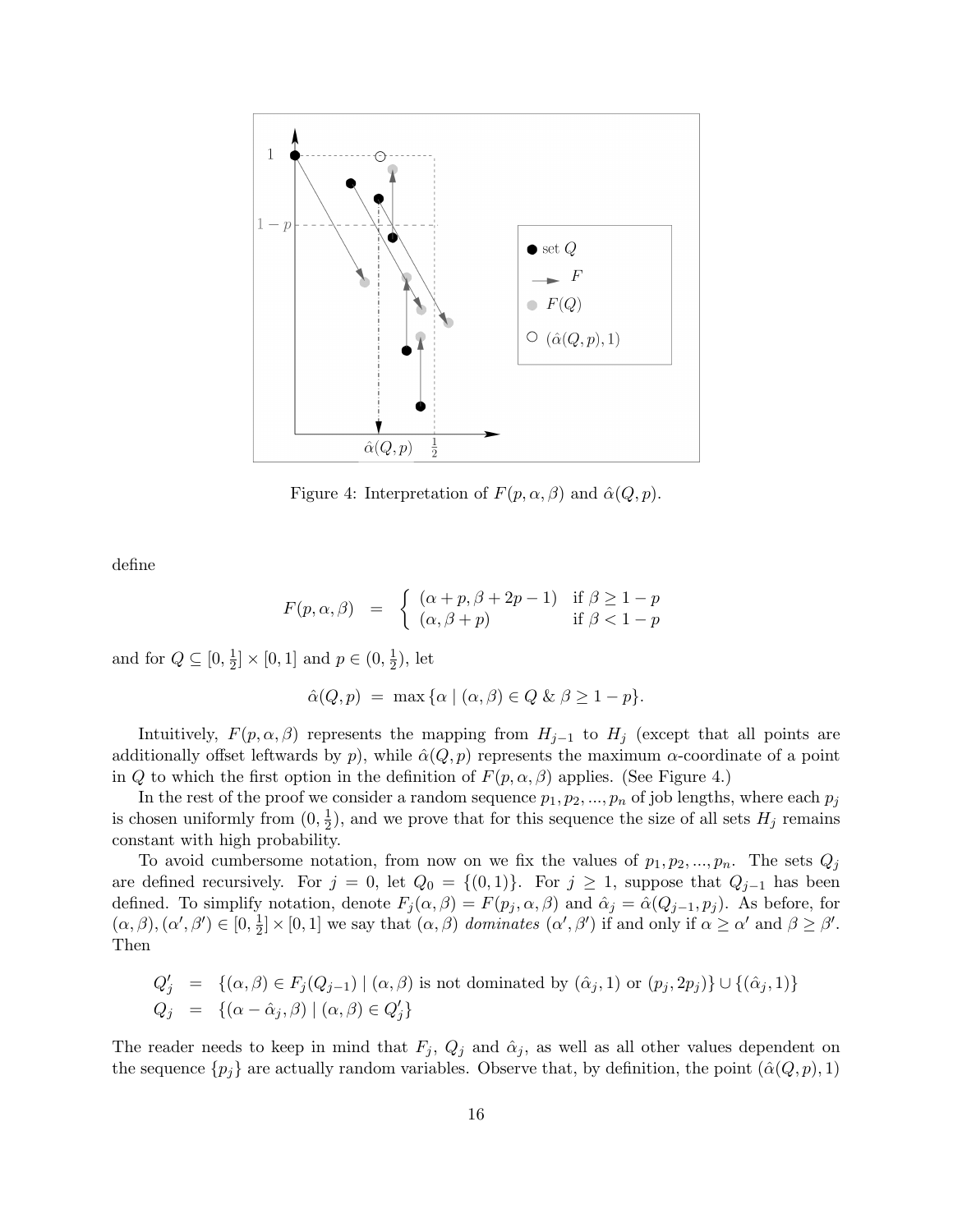dominates all points  $(\alpha, \beta) \in Q$  with  $\alpha \leq \hat{\alpha}(Q, p)$ . Also, by induction, for all  $j \geq 1$  we have  $(0, 1) \in Q_{j-1}$  and therefore  $(p_j, 2p_j) \in F_j(Q_{j-1}).$ 

**Lemma 12.** For all  $j = 1, 2, ..., n$  and for any  $(\alpha, \beta) \in F_j(Q_{j-1})$  we have  $\alpha \leq \hat{\alpha}_j + \frac{1}{2}$  $\frac{1}{2}$ .

*Proof.* Choose  $(\alpha', \beta') \in Q_{j-1}$  such that  $(\alpha, \beta) = F_j(\alpha', \beta')$ . We have two cases. If  $\beta' < 1-p_j$ , then  $\alpha = \alpha' \leq \hat{\alpha}_j + \frac{1}{2}$  $\frac{1}{2}$ , since both  $\hat{\alpha}_j, \alpha' \in [0, \frac{1}{2}]$  $\frac{1}{2}$ . If  $\beta' \ge 1 - p_j$ , then  $\alpha = \alpha' + p_j \le \hat{\alpha}_j + p_j \le \hat{\alpha}_j + \frac{1}{2}$  $\frac{1}{2}$ , by the definition of  $\hat{\alpha}_i$ .

Observe that, according to Lemma 12 and from the definition of  $F_j$ , we have  $Q_j \subseteq [0, \frac{1}{2}]$  $\frac{1}{2}]\times [0,1]$ for all  $j$ .

**Lemma 13.**  $|H_j| \leq |Q_j|$  for all  $j = 1, 2, ..., n$ .

*Proof.* For all j define  $\hat{c}_j = \hat{\alpha}(H_j, p_j)$ , that is,  $\hat{c}_j$  is the analogue of the  $\hat{\alpha}_j$  for sets  $H_j$  instead of  $Q_j$ . Let  $\omega_j = \sum_{i=1}^{j-1} (\hat{\alpha}_i + p_i)$ .

We want to prove that  $(c, \delta) \in H_j$  implies  $(c - \omega_j, \delta) \in Q_j$ . The proof is by induction on j. For  $j = 0$ ,  $Q_0 = H_0 = \{(0, 1)\}\$ and  $\omega_0 = 0$ . In the inductive step, suppose the property is true for  $j-1$ , and let  $(c, \delta) \in H_j$ . We have two cases. If  $\delta = 1$ ,  $(c, \delta)$  originates from the point  $(\hat{c}_{j-1},\delta') \in H_{j-1}$ . By induction we have  $(\hat{c}_{j-1}-\omega_{j-1},\delta') \in Q_{j-1}$  and there is no point  $(c',\beta') \in H_{j-1}$ with  $c' \geq c_{j-1}$  and  $\beta' \geq 1 - p_j$  (because such a point would have been non-dominated in  $H_{j-1}$  and thus would not have been eliminated in the process leading to creation of set  $H_{j-1}$ ). Therefore  $(\hat{c}_{j-1} - \omega_{j-1}, \delta') = (\hat{\alpha}_{j-1}, \delta') \text{ and } (c - \omega_j, 1) = (0, 1) \in Q_j.$ 

If  $\delta < 1$  then  $(c, \delta)$  originated from a point  $(c', \delta') \in H_{j-1}$ , that is either  $(c, \delta) = (c' + p_j, \delta' + p_j)$  for  $\delta' < 1-p_j$  or  $(c, \delta) = (c'+2p_j, \delta'+2p_j-1)$  for  $\delta' \geq 1-p_j$ . Then, by induction  $(c'-\omega_{j-1}, \delta') \in Q_{j-1}$ . We only need to make sure that  $F_j(c' - \omega_{j-1}, \delta')$  is not eliminated in  $Q_j$ . This cannot happen, for otherwise  $(c, \delta)$  would have been eliminated in  $H_i$  as well: Indeed, the two points  $(0, 1)$  in respectively  $Q_j$  and  $Q_{j-1}$  correspond in  $H_j$  and  $H_{j-1}$  to the points  $(\omega_{j-1}, 1)$  and  $(\omega_j, 1)$ .  $\Box$ 

We are now going to study how the cardinality of  $Q_j$  changes while j varies. We view these changes as a random process where at each step a point  $(\alpha, \beta) \in Q_{j-1}$  is mapped into a point  $(\alpha', \beta') = F_j(\alpha, \beta) - (\hat{\alpha}_j, 0)$ . If  $(\alpha', \beta') \notin Q_j$  (because  $F_j(\alpha, \beta)$  is dominated by  $(\hat{\alpha}_j, 1)$  or  $(p_j, 2p_j)$ ), we say that  $(\alpha, \beta)$  is *eliminated* in step j. Otherwise, we say that  $(\alpha, \beta)$  migrates to  $(\alpha', \beta')$ . For each  $j = 1, 2, ..., n - 4$ , and each point in  $Q_j$  we show that in four steps with constant probability it is eliminated (more precisely, one of the subsequent points to which it migrates is eliminated).

We partition the rectangle  $[0, \frac{1}{2}]$  $\frac{1}{2} \times [0,1]$  into five zones  $A, B_1, B_2, C, D$  defined as in Figure 5.

**Lemma 14.** Fix some step j,  $1 \leq j \leq m$ . Then: (a) with probability at least  $\frac{1}{13}$ , all points in  $Q_{j-1} \cap A$  will be eliminated, (b1) with probability at least  $\frac{1}{13}$ , all points in  $Q_{j-1} \cap B_1$  that are not eliminated will migrate to  $Q_j \cap A$ , (b2) with probability at least  $\frac{1}{13}$ , all points in  $Q_{j-1} \cap B_2$  that are not eliminated will migrate to  $Q_j \cap A$ , (c) with probability at least  $\frac{1}{13}$ , all points in  $Q_{j-1} \cap C$  that are not eliminated will migrate to  $\tilde{Q}_j \cap B$ , and (d) with probability at least  $\frac{1}{13}$ , all points in  $Q_{j-1} \cap D$ that are not eliminate will migrate to  $Q_j \cap (B \cup C)$ .

*Proof.* We prove each claim separately. Let  $(\alpha, \beta) \in Q_{j-1}$  and  $(\alpha', \beta') = F_j(\alpha, \beta) - (\hat{\alpha}, 0)$ .

(a) Suppose that  $p_j \in \left[\frac{12}{26}, \frac{1}{2}\right]$ <sup>1</sup>/<sub>2</sub>. If  $(\alpha, \beta) \in Q_{j-1} \cap A$  then  $F_j(\alpha, \beta)$  is dominated by  $(p_j, 2p_j)$ , so  $(\alpha, \beta)$  will be eliminated. The probability that  $p_j \in \left[\frac{12}{26}, \frac{1}{2}\right]$  $\frac{1}{2}$  is  $\frac{1}{13}$ .

Now, for the following cases, we assume that the point  $(\alpha', \beta')$  is not eliminated.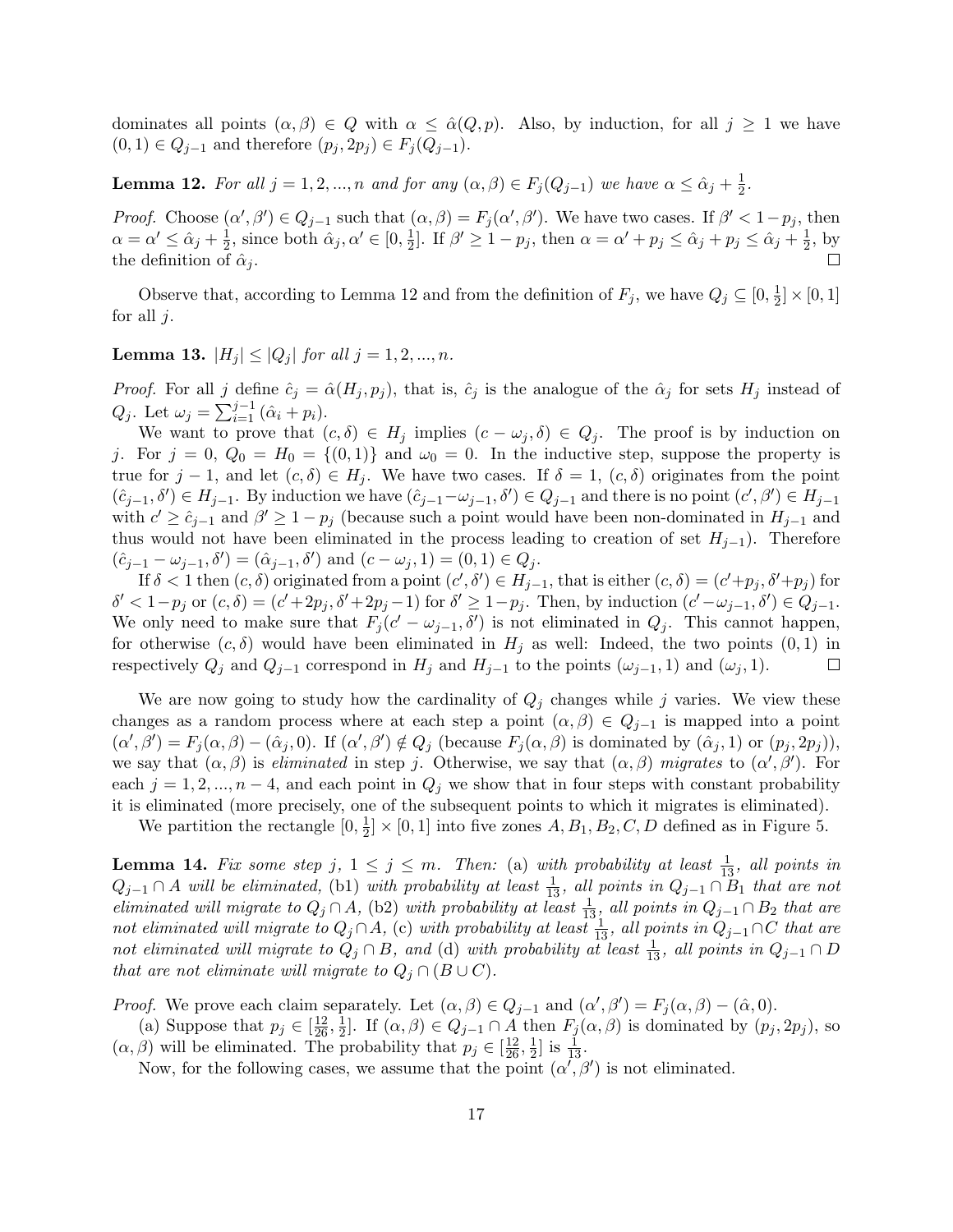

Figure 5: Partition of  $[0, \frac{1}{2}]$  $\frac{1}{2} \times [0,1]$  into five zones.

(b1) Suppose that  $p_j \in \left[\frac{5}{26}, \frac{12}{52}\right]$ . If  $(\alpha, \beta) \in Q_{j-1} \cap B_1$  then  $\beta \geq 1 - p_j$ , so  $\alpha' = \alpha + p_j - \hat{\alpha}_j \leq$  $p_j \leq \frac{12}{26}$  and  $\beta' = \beta + 2p_j - 1 \leq \frac{12}{26}$  so  $(\alpha', \beta') \in Q_j \cap A$ . The probability that  $p_j \in \left[\frac{5}{26}, \frac{12}{52}\right]$  is  $\frac{1}{13}$ .  $\left( \overline{\text{b2}} \right)$  Suppose that  $p_j \in \left[ \frac{15}{52}, \frac{17}{52} \right]$ . If  $\left( \alpha, \beta \right) \in Q_{j-1} \cap B_2$  then  $\beta \geq 1 - p_j$ , so  $\alpha' = \alpha + p_j - \alpha_j \leq \beta$  $p_j \leq \frac{12}{26}$  and  $\beta' = \beta + 2p_j - 1 \leq \frac{21}{26} + 2 \cdot \frac{17}{52} - 1 = \frac{12}{26}$ , so  $(\alpha', \beta') \in Q_j \cap A$ . The probability that

 $p_j \in \left[\frac{15}{52}, \frac{17}{52}\right]$  is  $\frac{1}{13}$ . (c) Suppose that  $p_j \in (\frac{13}{52}, \frac{15}{52})$ . If  $(\alpha, \beta) \in Q_{j-1} \cap C$  then  $\beta < 1-p_j$  so  $\beta' = \beta + p_j > \frac{12}{26} + \frac{13}{52} = \frac{37}{52}$ . So  $(\alpha', \beta') \in Q_j \cap B$ . The probability that  $p_j \in \left[\frac{13}{52}, \frac{15}{52}\right]$  is  $\frac{1}{13}$ .

(d) Suppose that  $p_j \in \left(\frac{12}{26}, \frac{1}{2}\right)$ <sup>1</sup>/<sub>2</sub>]. If  $(α, β) ∈ Q<sub>j-1</sub> ∩ D$   $β<sub>j</sub> < 1 - p<sub>j</sub>$ , so  $β' = β + p<sub>j</sub> > \frac{12}{26}$ . Thus  $(\alpha', \beta') \in Q_j \cap (B \cup C)$ . The probability that  $p_j \in (\frac{12}{26}, \frac{1}{2})$  $\frac{1}{2}$  is  $\frac{1}{13}$ .

Let  $\lambda = \frac{1}{134}$ . Looking at an individual point in  $Q_j$ , Lemma 14 implies that in fours steps  $j + 1$ ,  $j+2$ ,  $j+3$ ,  $j+4$  (starting from  $Q_j$  and ending in  $Q_{j+4}$ ) it is eliminated with probability at least λ. Consequently, each point on average contributes to at most  $4/λ$  sets  $Q<sub>j</sub>$ . Since one new point is introduced in each step, the expected total size of sets  $Q_1, \ldots, Q_n$  is at most  $4n/\lambda = O(n)$ . By Lemma 13 this also bounds the running time of the algorithm and we obtain the following theorem.

**Theorem 15.** Suppose that the job lengths are drawn from a uniform distribution in  $(0, \Delta/2)$ . Then the expected running time of Algorithm 3 is  $O(n)$ .

We now prove a stronger statement, namely that the size of each  $Q_j$  is small with high probability. Since the eliminations of different elements of  $Q_j$  are not independent, this needs some more work. In the following lemma we show that with constant probability a constant fraction of points is eliminated. This is sufficient to calculate the desired bound.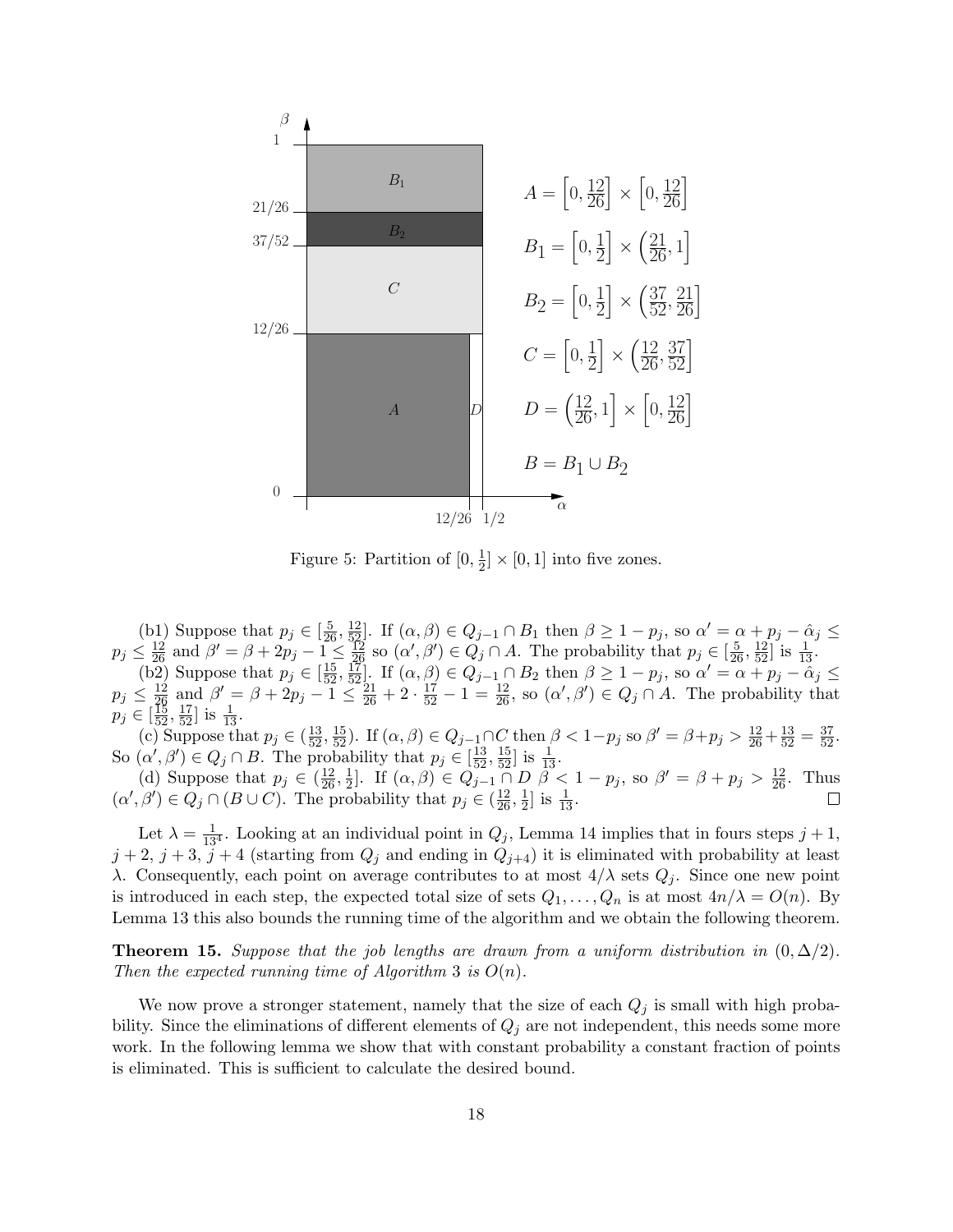**Lemma 16.** Let  $0 \leq j \leq n-4$ . In four steps  $j+1$ ,  $j+2$ ,  $j+3$ ,  $j+4$  (starting from  $Q_j$  and ending in  $Q_{j+4}$ ), with probability at least  $\lambda = \frac{1}{13^4}$ , at least  $\frac{1}{9}$ -th of the points in  $Q_j$  will be eliminated.

*Proof.* If  $|Q_j \cap A| \ge \frac{1}{9}|Q_j|$  then, according to Lemma 14(a), with probability at least  $\frac{1}{13}$ , all points in  $Q_i \cap A$  will be eliminated in step  $j + 1$ .

If  $|Q_j \cap B| \geq \frac{2}{9}|Q_j|$  then  $|Q_j \cap B_a| \geq \frac{1}{9}|Q_j|$  for  $a = 1$  or  $a = 2$ . According to Lemma 14(b1) and (b2), with probability at least  $\frac{1}{13}$  each point in  $B_a$  will either be eliminated in step  $j+1$  or migrate to A and then be eliminated in step  $j + 2$  with probability  $\frac{1}{13}$ . So with probability at least  $\frac{1}{13^2}$ , at least  $\frac{1}{9}$ th of points in  $Q_j$  will be eliminated in steps  $j + 1$  and  $j + 2$ .

If  $|Q_j \cap C| \geq \frac{2}{9}|Q_j|$  then, according to Lemma 14(c), with probability at least  $\frac{1}{13}$  all points in  $C \cap Q_i$  will either be eliminated or migrate to B, and then, applying the argument from the previous case, with probability at least  $\frac{1}{13^2}$  at least half of them will be eliminated in steps  $j + 2$ and  $j+3$ . Thus with probability at least  $\frac{1}{13^3}$  at least  $\frac{1}{9}$ th of the points in  $Q_j$  will be eliminated in steps  $j + 1$ ,  $j + 2$  or  $j + 3$ .

If none of the cases above holds then  $|Q_j \cap D| \geq \frac{4}{9}|Q_j|$ . Then, according to Lemma 14(d), with probability at least  $\frac{1}{13}$ , in step  $j + 1$  each point in  $Q_j \cap D$  will be either eliminated or migrate to B or to C. By applying the previous cases to either  $Q_{j+1} \cap B$  or  $Q_{j+1} \cap C$ , whichever is bigger, we conclude that with probability at least  $\frac{1}{134}$  at least one fourth of the points in  $Q_j \cap D$  (and thus at least  $\frac{1}{9}$ th of the points in  $Q_j$ ) will be eliminated in steps  $j + 1$ ,  $j + 2$ ,  $j + 3$  or  $j + 4$ .  $\Box$ 

**Lemma 17.** Recall that  $\lambda = \frac{1}{13^4}$ . For  $t = 0, 1, ..., \lfloor n/4 \rfloor$ , let  $P_t(k) = \text{Prob}[|Q_{4t}| \ge k]$ . Then  $P_t(k) \leq (1 - \lambda/2)^{(k-k_0)/4}$  where  $k_0 = -\frac{32}{\log(1 - \lambda/2)} + 4$ .

*Proof.* For  $k \leq k_0$  we have  $(1-\lambda/2)^{(k-k_0)/4} \geq 1$ , so the condition is trivially satisfied. Assume now that  $k > k_0$ . In this case the proof is by induction on t. In the base case, for  $t < k_0/4$ , we have  $k > 4t$  and  $P_t(k) = 0$  (because  $|Q_i| \leq j$  for all j with probability 1), and the theorem holds.

In the inductive step, let  $t \geq k_0/4$  and suppose the property is true for  $t' = t - 1$  and all values of k. By Lemma 16, in steps  $4t - 3$ ,  $4t - 2$ ,  $4t - 1$  and  $4t$ , with probability at least  $\lambda$  at least  $\frac{1}{9}$ th of points from  $Q_{4(t-1)}$  have been eliminated. At the same time, at most four points have been added. Thus if  $|Q_{4t}| \ge k$  then either we had  $|Q_{4(t-1)}| \ge \frac{9}{8}(k-4)$ , or  $k-4 \le Q_{4(t-1)} < \frac{9}{8}$  $\frac{9}{8}(k-4)$  and fewer than  $\frac{1}{9}$ th of the points in  $Q_{4(t-1)}$  were eliminated in steps  $4t-3$ ,  $4t-2$ ,  $4t-1$  and  $4t$  — an event whose probability is at most  $1 - \lambda$ . Therefore

$$
P_t(k) \leq P_{t-1}(\frac{9}{8}(k-4)) + (1-\lambda)[P_{t-1}(k-4) - P_{t-1}(\frac{9}{8}(k-4))]
$$
  
\n
$$
= (1-\lambda)P_{t-1}(k-4) + \lambda P_{t-1}(\frac{9}{8}(k-4))
$$
  
\n
$$
\leq (1-\lambda)(1-\lambda/2)^{(k-4-k_0)/4} + \lambda(1-\lambda/2)^{(\frac{9}{8}(k-4)-k_0)/4}
$$
  
\n
$$
= (1-\lambda/2)^{(k-4-k_0)/4}(1-\lambda+\lambda(1-\lambda/2)^{(k-4)/32})
$$
  
\n
$$
\leq (1-\lambda/2)^{(k-4-k_0)/4}[1-\lambda+\lambda(1-\lambda/2)^{-1/\log(1-\lambda/2)}]
$$
  
\n
$$
\leq (1-\lambda/2)^{(k-4-k_0)/4}[1-\lambda+\lambda/2]
$$
  
\n
$$
= (1-\lambda/2)^{(k-k_0)/4},
$$

and the lemma follows.

**Theorem 18.** Suppose that the job lengths are drawn from a uniform distribution in  $(0, \Delta/2)$ . Then the size of each set  $H_j$  is constant with high probability. Specifically, for  $j = 1, 2, ..., n$ , we have  $\text{Prob}[|H_j| \ge k] \le C_1(C_2)^k$  where  $C_1$  and  $C_2$  are constants and  $C_2 < 1$ .

 $\Box$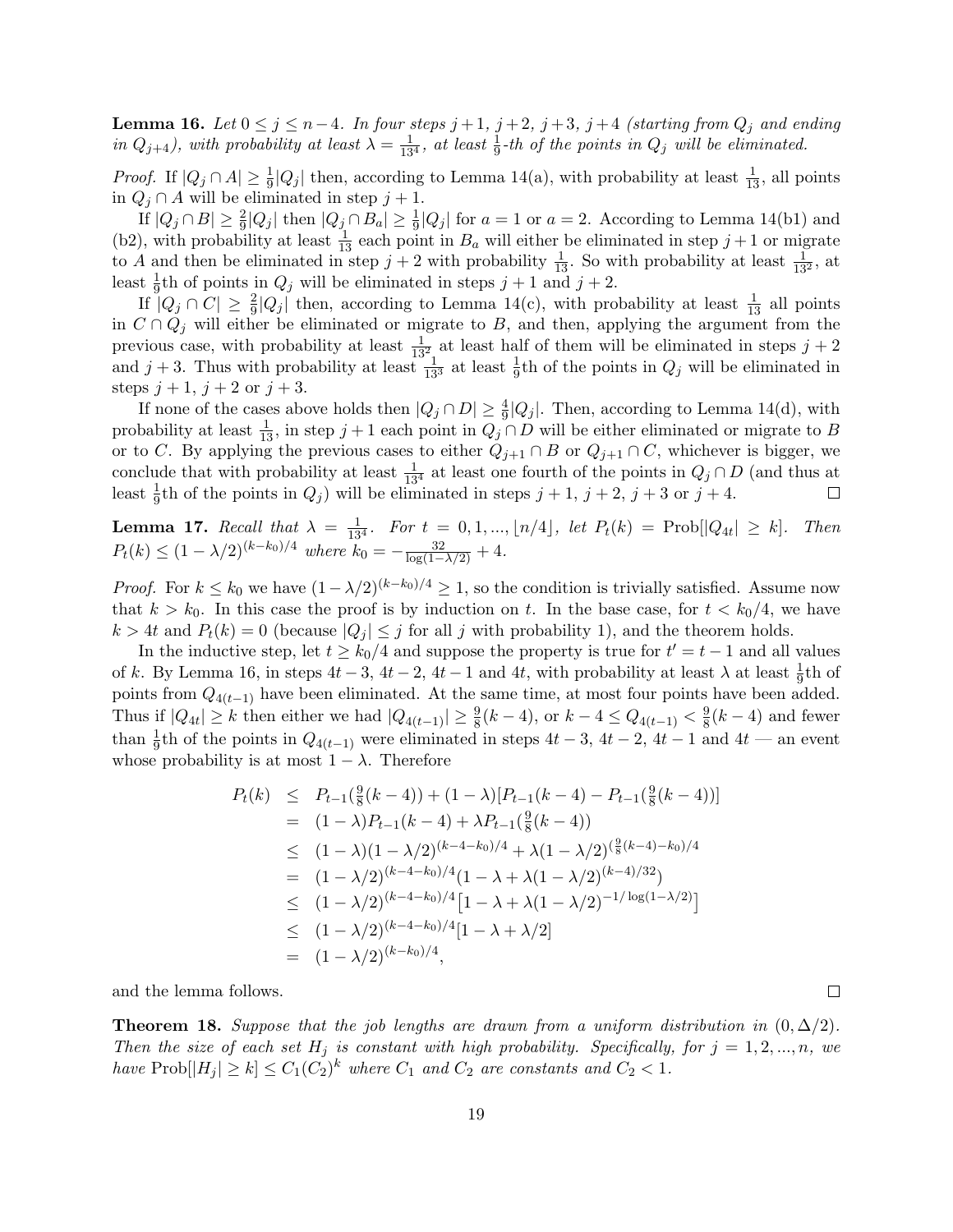*Proof.* Fix j. By Lemma 13, we have  $|H_j| \leq |Q_j|$ . Thus this claim follows from Lemma 17 with constants  $C_1 = (1 - \lambda/2)^{-k_0/4}$  and  $C_2 = (1 - \lambda/2)^{1/4}$ . Since  $\lambda > 0$ , we have  $C_2 < 1$ .

Other distributions. Theorem 18 holds in fact for more general distributions on job lengths. To obtain an  $O(n)$  bound, all we need is that all intervals discussed in the five parts of the proof of Lemma 14 are hit with non-zero probability. Changing these probabilities from  $\frac{1}{13}$  to other positive values will only affect the constant in the big-O notation. Thus we have:

**Theorem 19.** Suppose that the job lengths are drawn from a distribution in  $(0, \Delta/2)$  in which each interval  $\left[\frac{5}{26}, \frac{6}{26}\right]$ ,  $\left(\frac{13}{52}, \frac{15}{52}\right)$ ,  $\left[\frac{15}{52}, \frac{17}{52}\right]$ , and  $\left(\frac{6}{13}, \frac{1}{2}\right)$  $\frac{1}{2}$  has strictly positive probability. Then the expected running time of Algorithm 3 is  $O(n)$ .

# 6.3 An  $\Omega(n^2)$  Lower Bound

Algorithm 3 gives rise to a data structure problem where we need to maintain a dynamic set  $H_i$  of pairs  $(c, \delta)$  under a sequence of conditional offset operations. At each step j, to obtain  $H_{j+1}$  from  $H_j$ , we are given a threshold  $\tau$  and two offset vectors  $(\alpha, \beta), (\alpha', \beta')$ , and we perform the following operation: For each  $(c, \delta) \in H_j$  let

$$
(c, \delta) \leftarrow \begin{cases} (c + \alpha, \delta + \beta) & \text{if } \delta \le \tau \\ (c + \alpha', \delta + \beta') & \text{if } \delta > \tau \end{cases}
$$

(In Algorithm 3 we have  $\tau = \Delta - p_j$ ,  $(\alpha, \beta) = (p_j, p_j)$  and  $(\alpha', \beta') = (2p_j, 2p_j - \Delta)$ . In fact, the algorithm creates other points as well, but we ignore them here, for simplicity.)

Is there a data structure to implement a sequence of m conditional offset operations so that the overall running time will be less than  $O(mn)$ ? In this section we consider a simple abstraction of this problem and show that its complexity in the model of algebraic computation trees is  $\Omega(mn)$ .

We stress that this lower bound does not imply a lower bound for the original problem of fault tolerant scheduling, but rather on a class of algorithms that use our dynamic approach and attempt to maintain the sets  $H_i$  using some data structures. It is conceivable (although, in our view, not likely) that a completely different approach may lead to a faster algorithm.

The 1-dimensional version. We focus on a simplified problem, where we maintain a set of numbers (instead of pairs of numbers), and one of the offset values is 0. The input consists of three vectors of real numbers:

$$
\bar{x} = (x_1, x_2, ..., x_n) \quad \bar{\tau} = (\tau_1, \tau_2, ..., \tau_m) \quad \bar{\beta} = (\beta_1, \beta_2, ..., \beta_m)
$$

where  $\bar{x}$  represents the input values and  $\bar{\tau}$ ,  $\bar{\beta}$  represent m operations on  $\bar{x}$ . In the j-th conditional offset operation we do the following: for each  $i = 1, 2, ..., n$ , if  $x_i \leq \tau_j$  then we set  $x_i \leftarrow x_i + \beta_j$ (otherwise  $x_i$  remains unchanged). The task is to compute the vector  $\bar{y}$  resulting from applying these m conditional offset operations successively to  $\bar{x}$ .

**Algebraic computation trees.** We now show that the above problem requires time  $\Omega(mn)$  in the algebraic computation tree model. This computation model is an extension of the standard comparison tree model, where algebraic operations on the variables are allowed. The computation is represented by a tree that has two types of nodes: computation nodes and decision nodes.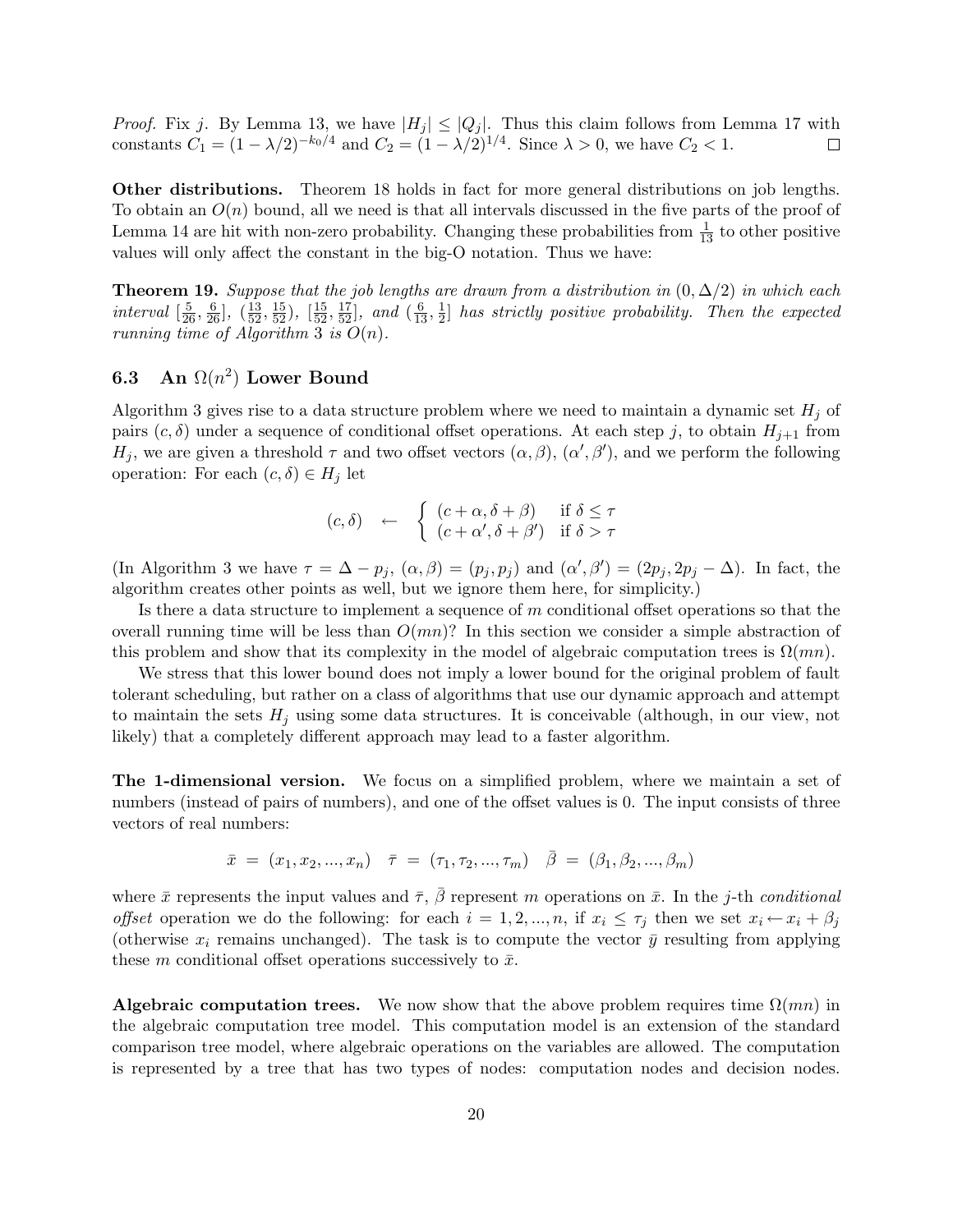In a computation node (that have one child) an operation  $o \in \{+, -, \times, /, \sqrt{\}$  is applied to some variables. In a decision node, a comparison between two variables is made, and such a node has two children corresponding to the outcome (true or false). Leaves are labeled as either "accept" leaves or "reject" leaves. Each decision problem is modeled by a set  $V \subseteq \mathbb{R}^d$ . An algebraic computation tree solves the decision problem "given  $\bar{v} \in \mathbb{R}^d$ , is  $\bar{v} \in V$ ?" if, for any given  $\bar{v}$ , the computation on  $\bar{v}$  leads to an "accept" leaf if and only if  $\bar{v} \in V$ . The complexity is measured by the maximum tree depth. (See [BO83].)

Let  $W \in \mathbb{R}^{2m+2n}$  be the set of vectors

$$
\bar{v} = (x_1, ..., x_n, \tau_1, ..., \tau_m, \beta_1, ..., \beta_m, y_1, ..., y_n)
$$

such that  $\bar{y} = (y_1, y_2, ..., y_n)$  is the result of applying the m conditional offsets with parameters  $(\tau_i, \beta_i), j = 1, ..., m$ , to the input vector  $\bar{x} = (x_1, x_2, ..., x_n)$ . We consider a decision problem where, given a vector  $\bar{v} \in \mathbb{R}^{2n+2m}$  we wish to determine if  $\bar{v} \in W$  and we will show that any algorithm for this problem requires time  $\Omega(mn)$  in the algebraic computation tree model. This implies that, given  $\bar{x}$ ,  $\bar{\tau}$ ,  $\bar{\alpha}$ , computing the output vector  $\bar{y}$  requires time  $\Omega(mn)$  as well.

For a set  $W \subseteq \mathbb{R}^d$ , let  $\#(W)$  denote the number of connected components of W. By a well-known result of Ben-Or [BO83], the algebraic computation tree complexity of  $W$  is at least  $\log_6 \max\{\#(W), \#(\mathbb{R}^{2m+2n} - W)\} - \Theta(m+n).$ 

In fact, we will consider a fixed sequence of operations. We take  $\bar{\tau}$ ,  $\bar{\beta}$  where  $\tau_j = \sum_{i=1}^j 2^{m-i}$  and  $\beta_j = 2^{m-j}$  for  $j = 1, 2, ..., m$ . Let  $W' \subseteq \mathbb{R}^{2n}$  be the set of vectors  $(\bar{x}, \bar{y})$  where  $\bar{y}$  is obtained from  $\bar{x}$  by applying the sequence of operations  $(\tau_j, \beta_j)$ ,  $i = 1, 2, ..., m$ , defined above. Since  $#(W) \geq #(W')$ , to prove our lower bound it is sufficient to show the following inequality:

$$
\#(W') \geq 2^{mn}.\tag{2}
$$

We prove (2) by presenting a set of  $2^{mn}$  points in W' that all must be in different connected components of W'. Define  $K \subseteq W'$  to be the set of vectors  $(\bar{k}, \bar{l}) \in W'$  where  $\bar{k} \in \{0, 1, ..., 2^m - 1\}^n$ . Clearly,  $|K| = 2^{mn}$ .

**Lemma 20.** If  $(\bar{k}, \bar{l}), (\bar{k}', \bar{l}') \in K$  and  $\bar{k} \neq \bar{k}'$  then  $(\bar{k}, \bar{l}), (\bar{k}', \bar{l}')$  are in different connected components of  $W'$ .

*Proof.* For integers  $0 \leq k \leq 2^m - 1$  and  $1 \leq i \leq m$ , let  $k[i]$  denote the *i*-th bit of k in its binary representation. Note that if  $(\bar{k}, \bar{l}) \in K$  and  $\bar{k} = (k_1, k_2, ..., k_n)$ ,  $\bar{l} = (l_1, l_2, ..., l_n)$ , then for each  $i = 1, 2, ..., n$  we have  $l_i = k_i + \sum_{j=1}^{m} (1 - k_i[j]) \beta_j$ .

Choose i such that  $k_i \neq k'_i$  and let j the smallest integer such as  $k_i[j] \neq k'_i[j]$ . Without loss of generality we can assume that  $k_i[j] = 0$  and  $k'_i[j] = 1$ . Denote  $A_j = \sum_{r=1}^{j-1} (1 - k_i[r])2^{m-r}$ ,  $R_j = 2^{m-j} + \sum_{r=j+1}^{m} (1 - k_i[r]) 2^{m-r}$ , and  $R'_j = \sum_{r=j+1}^{m} (1 - k'_i[r]) 2^{m-r}$ . Then we have:

$$
l_i - k_i - A_j = R_j \ge 2^{m-j}
$$
  

$$
l'_i - k'_i - A_j = R'_j \le 2^{m-j} - 1
$$

Define the function  $f_{i,j}: W' \to \mathbb{R}$  so that  $f_{i,j}(\bar{x}, \bar{y}) = y_i - x_i - A_j - 2^{m-j}$ . This is a continuous function, and it satisfies  $f_{i,j}(\bar{k},\bar{l}) \geq 0$  and  $f_{i,j}(\bar{k}',\bar{l}') \leq -1$ . According to the intermediate value theorem of calculus, any connected path from  $(\bar{k}, \bar{l})$  to  $(\bar{k}', \bar{l}')$  must contain a point  $(\bar{x}, \bar{y})$  for which  $f_{i,j}(\bar{x}, \bar{y}) = -\frac{1}{2}$  $\frac{1}{2}$ . But by definition of W', if  $(\bar{x}, \bar{y})$  was in W', then  $y_i - x_i$  would be integer. Therefore,  $(\bar{x}, \bar{y}) \notin W'$  and  $(\bar{k}, \bar{l})$  and  $(\bar{k}', \bar{l}')$  must be in different connected components of W', as claimed.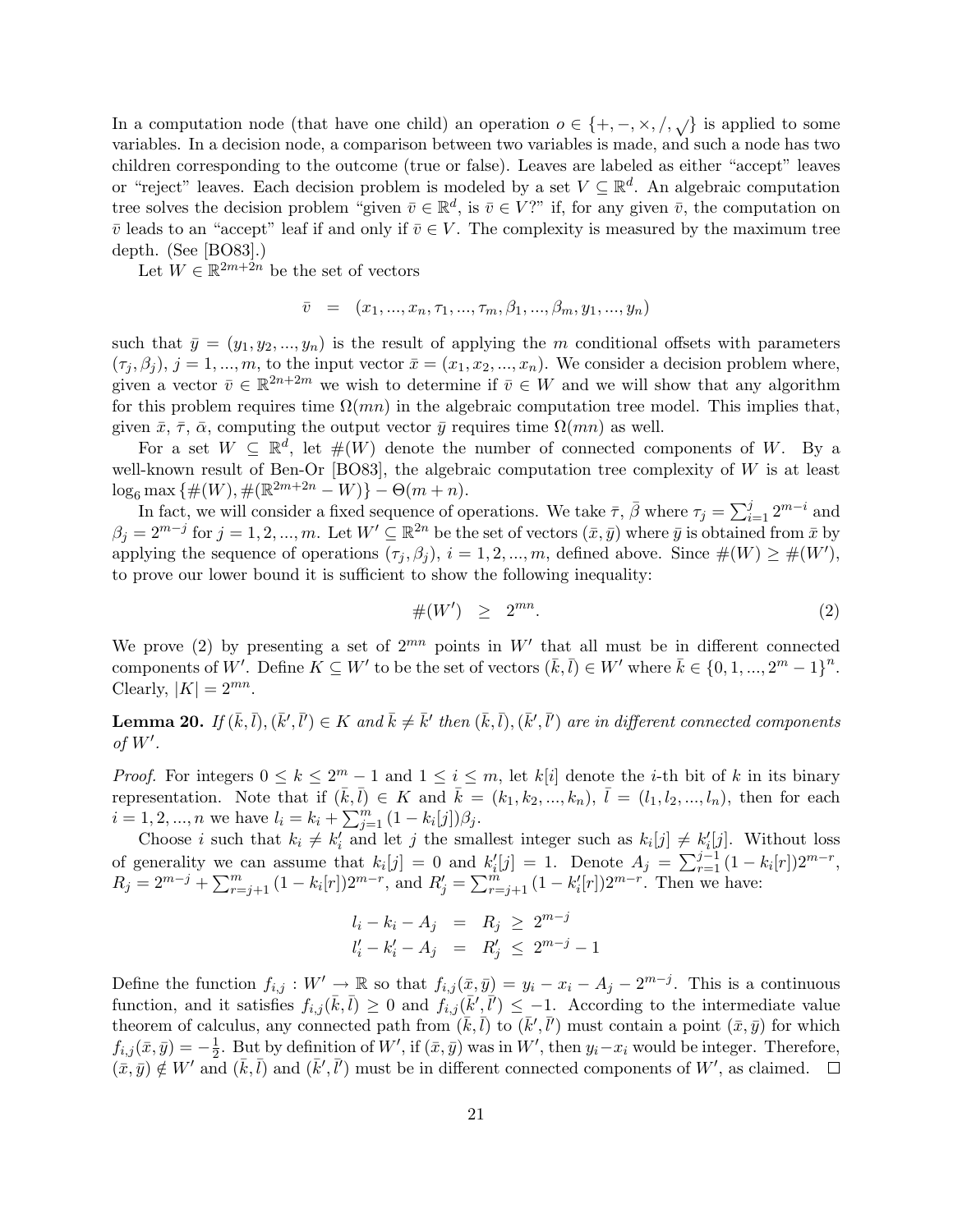Since  $|K| = 2^{mn}$ , Lemma 20 implies that  $#(W') \ge 2^{mn}$ . Therefore  $#(W) \ge 2^{mn}$  as well. By the lower bound of Ben-Or [BO83], the algebraic computation tree complexity of  $W$  is then at least  $\Omega(\log \#(W)) = \Omega(mn)$ . This, in turn, implies the following lower bound.

**Theorem 21.** Any algorithm for maintaining a set of n numbers under a sequence of m conditional offset operation requires time  $\Omega(mn)$  in the algebraic computation tree model.

## 7 Final Comments

We presented algorithms for testing fault tolerance of sequenced jobs in several fault models. For the model where the number of faults is bounded by a constant k we gave an  $O(n)$ -time faulttolerance testing algorithm. For the model where the time between the faults is lower bounded by a constant  $\Delta$ , our algorithms run in time  $O(n)$  for exposed faults (detectable immediately) and in time  $O(n^2)$  for hidden faults (detectable after the job completes.) We also show that this last algorithm runs in expected time  $O(n)$  for a wide class of probability distributions on job lengths, and that the  $O(n^2)$  worst-case running time cannot be improved in the algebraic computation tree model.

Our method can be extended to a yet more general model where two bounds k and  $\Delta$  are given, and in any fault sequence there can be at most k gaps between faults of length greater than  $\Delta$ . The dynamic programming approach from Algorithm 3 can be generalized to this model (and hidden faults) to yield an algorithm with worst case running-time  $O(kn^2)$ , although experiments show and actual running time of  $O(kn)$ , which can be explained by the same intuition.

For the future work, it would be of great interest to study the model where the fault sequences are drawn from a given probability distribution. Then the goal would be to compute (or estimate) the probability of failure for a given sequence of jobs.

#### References

- [Ayd04] H. Aydin. On fault-sensitive feasibility analysis of real-time task sets. In RTSS  $\partial \mathcal{U}$ : Proceedings of the 25th IEEE International Real-Time Systems Symposium (RTSS'04), pages 426–434, Washington, DC, USA, 2004. IEEE Computer Society.
- [BO83] M. Ben-Or. Lower bounds for algebraic computation trees. In Proc. 15th ACM Symposium on Theory of Computing (STOC), pages 80–86, 1983.
- [EKM<sup>+99]</sup> E. Egan, D. Kutz, D. Mikulin, R. Melhem, and D. Mossé. Fault-tolerant rt-mach (ft-rtmach) and an application to real-time train control. Software: Practice and Experience, 29:379–395, 1999.
- [GKS04] A. Girault, H. Kalla, and Y. Sorel. A scheduling heuristics for distributed real-time embedded systems tolerant to processor and communication media failures. International Journal of Production Research, 42(14):2877–2898, July 2004.
- [GMM95] S. Ghosh, R. Melhem, and D. Mossé. Enhancing real-time schedules to tolerate transient faults. In Proc. IEEE Real-Time Systems Symposium, pages 120–129, 1995.